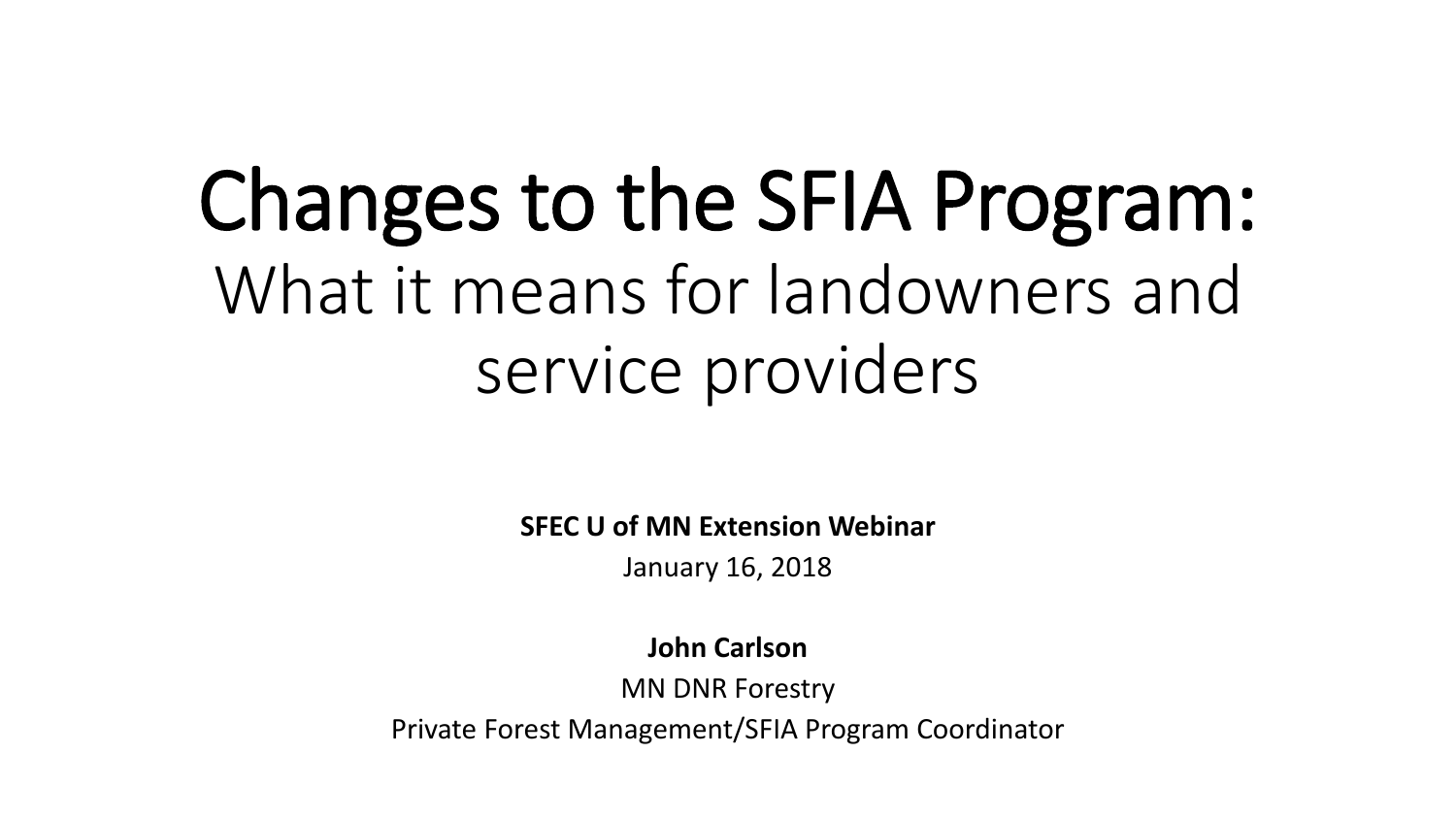### **Outline**

**SFIA Background**

**Conservation Easements and Public Access**

**Forest Management Plan Registration**

**Covenants**

**Overview of new changes**

**How does it affect you**

**Questions**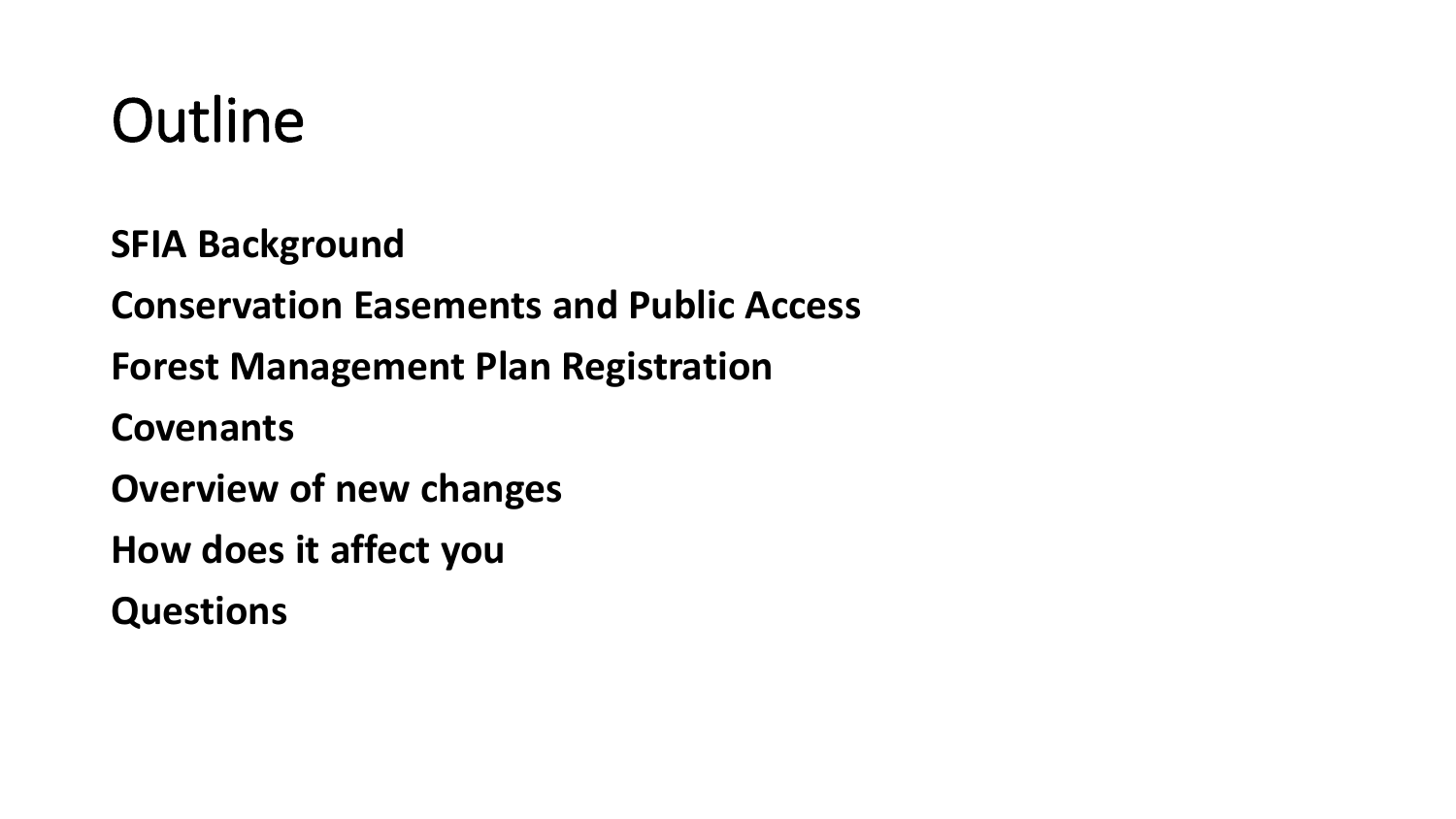#### **SFIA: The Sustainable Forest Incentive Act**

- Administered by MN Department of Revenue (DOR)
- Enacted in 2001
- Replaced a forest taxation law dating from 1957
- $\sim$  2,900 enrollees for 1,050,000 acres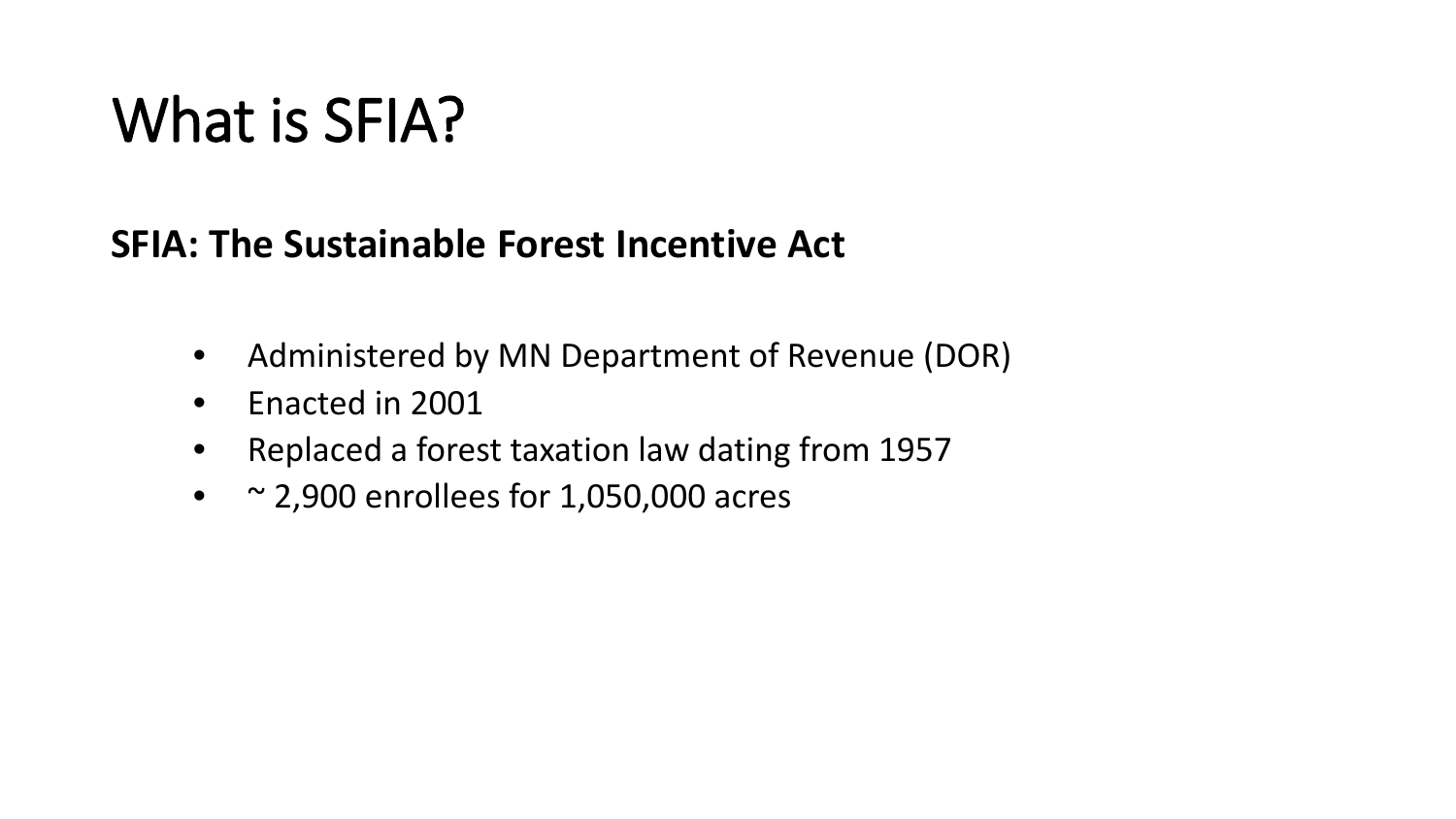#### **Why?**

 $\rightarrow$  Minnesota privately owned forests continue to provide public benefits

#### **Purpose:**

**1. To encourage sustainable forest management practices on private forest land** 

 $\rightarrow$  Forest Management Plan

#### **2. To keep forest land as forest**

 $\rightarrow$  Covenant that restricts land development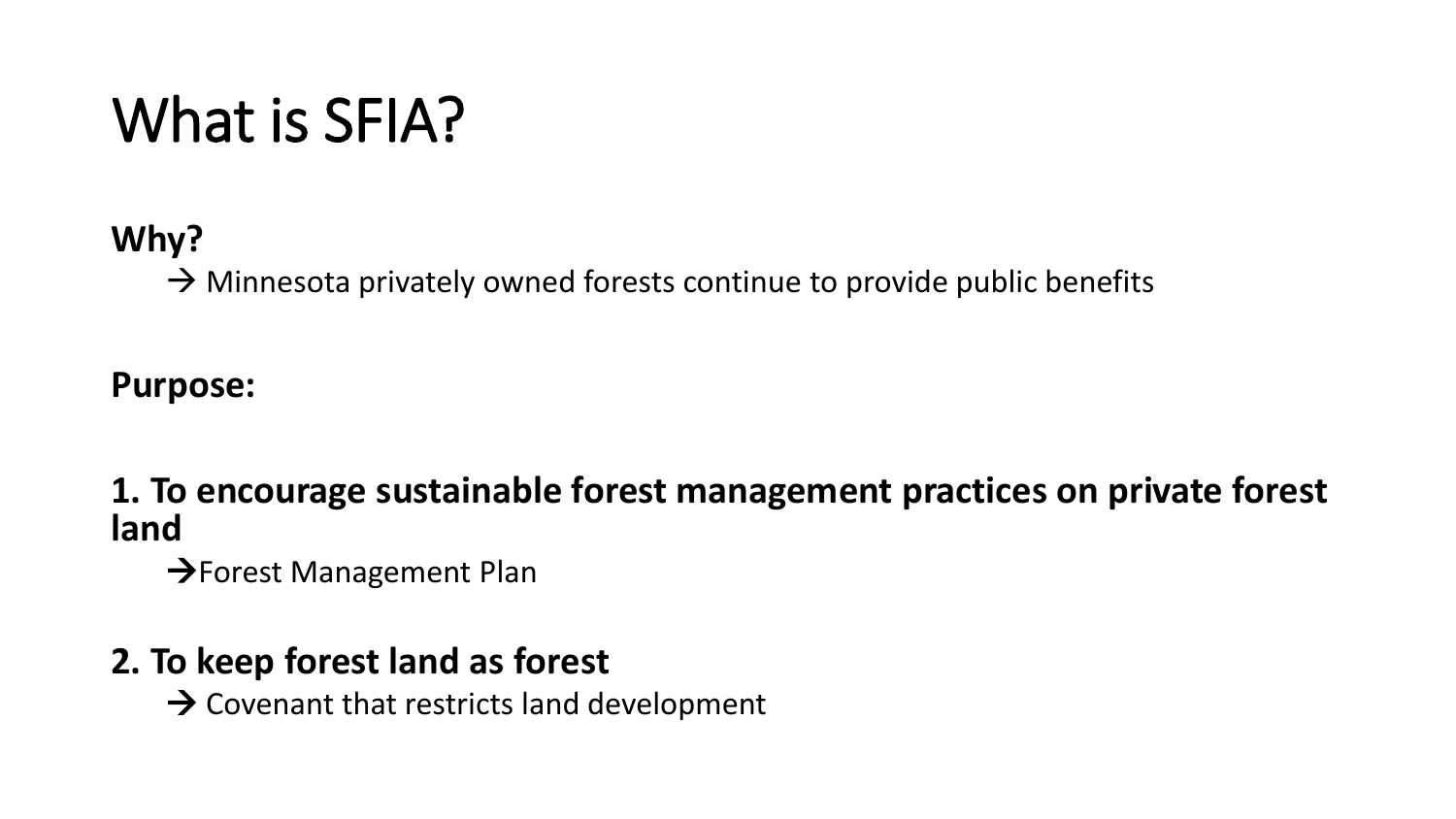**How?**

**The State of Minnesota pays the landowner an incentive payment (\$7/acre) for obtaining a forest management plan and recording a covenant that restricts development on enrolled land (8 year minimum)**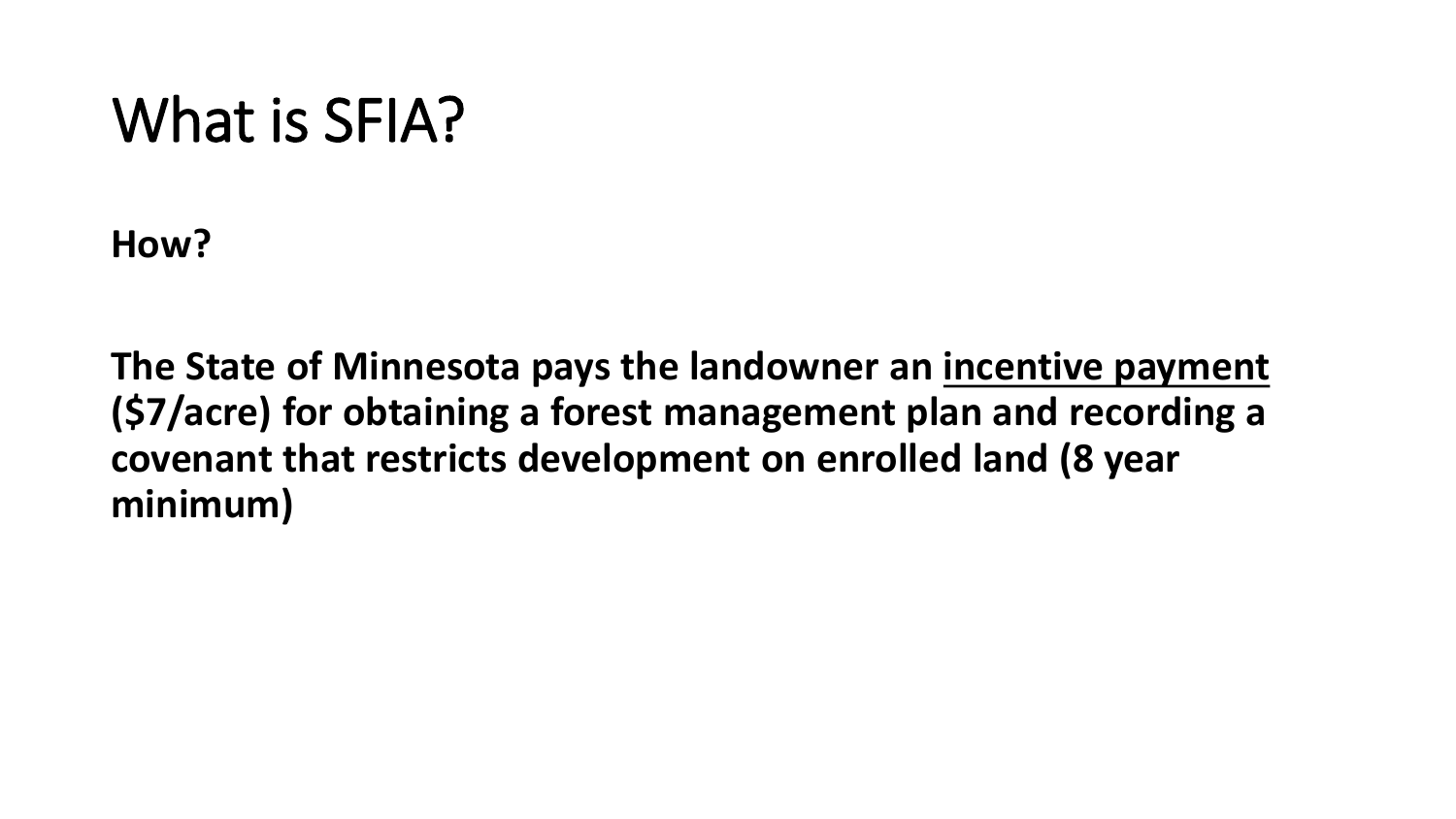#### **Eligibility Requirements**

- 20 contiguous acres of land
- 50% meets definition of forest land
- A current forest management plan that has been prepared by an approved plan writer (and registered with the DNR)
- There are no delinquent property taxes on the land

#### **Program Requirements**

- Land must be enrolled for a minimum of 8 years
- Forest management plan must be implemented during enrollment period
- Forest management guidelines must be used in conjunction with any timber harvest for forest management activities
- Allow public access if enrolling over 1,920 acres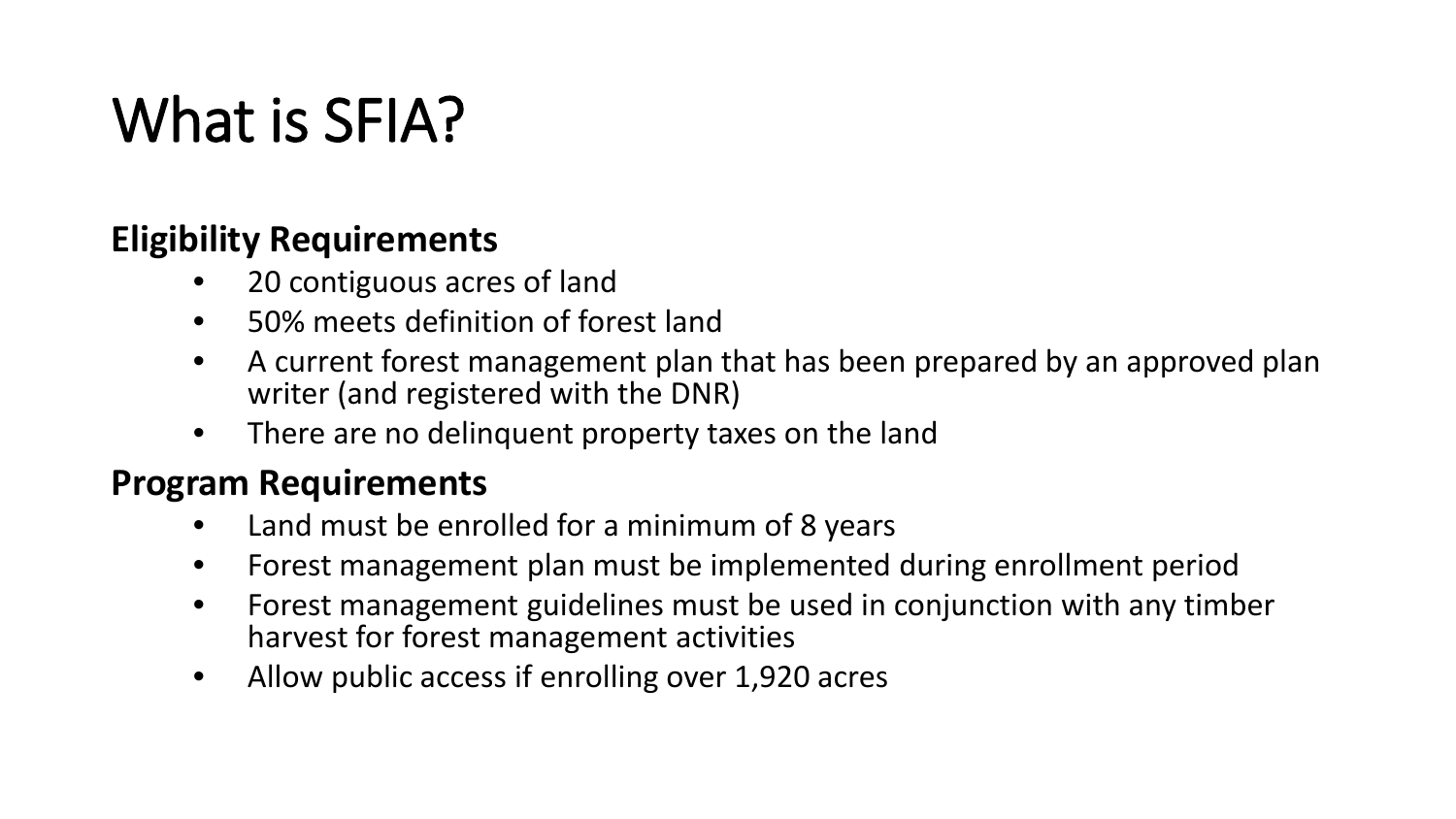### SFIA History

**2013:** Report from the Office of the Legislative Auditor was released

**2014:** New language was first introduced

**2015/2016:** New language was part of the Tax Bill

**2017:** Tax Bill, along with SFIA, passed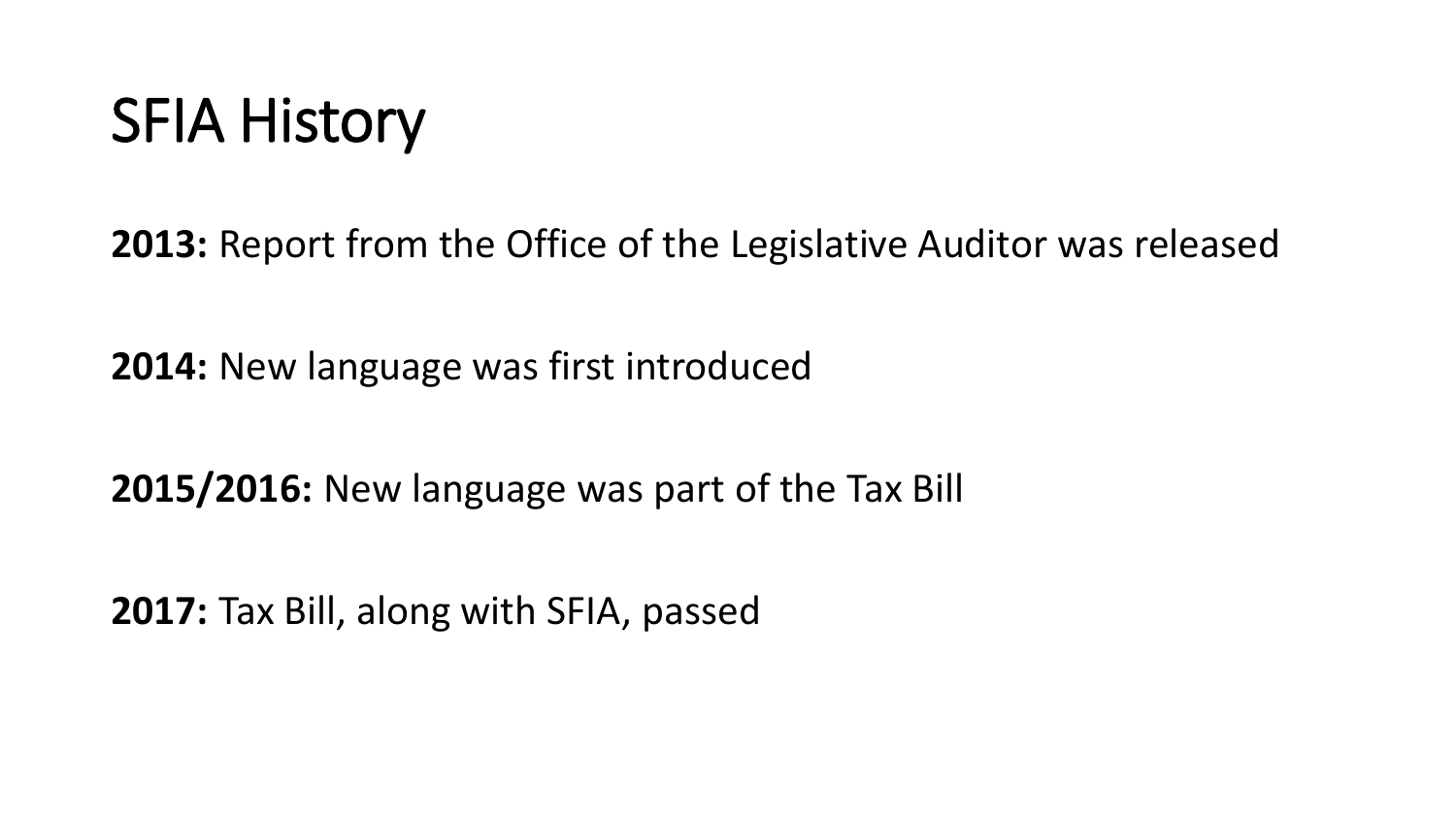### A new SFIA

**Minnesota Statutes Chapter 290C -** Sustainable Forest Resource Management Incentive

**<https://www.revisor.mn.gov/statutes/?id=290c&view=chapter>** (or Google **"MN SFIA 290C**")

**Some changes were effective immediately**

**Most changes went into effect on January 1, 2018**

**Current enrollees will have until July 1, 2019 to fully meet new requirements**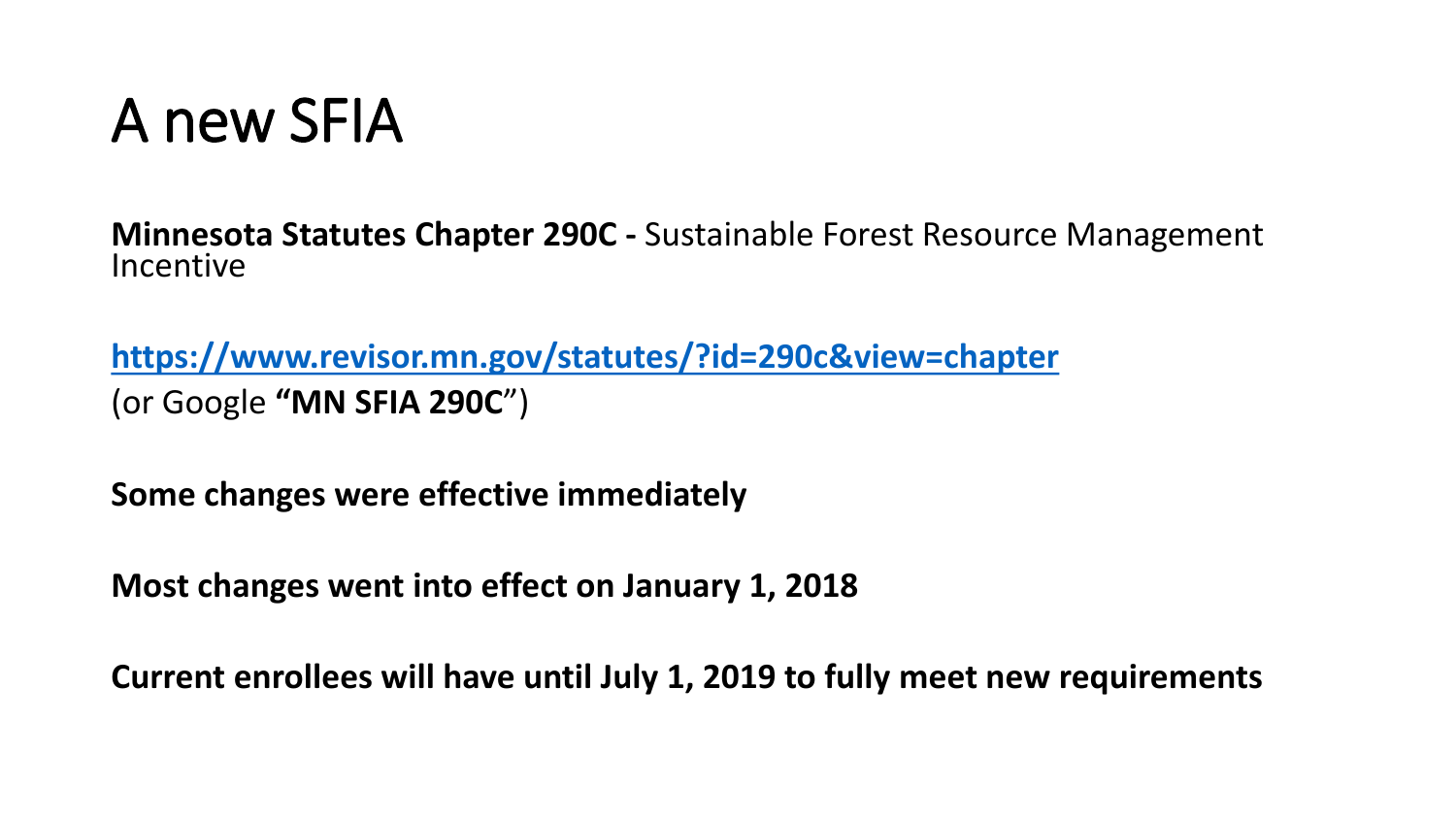Landowners with less than 1,920 acres enrolled in SFIA who have land where SFIA overlaps a conservation easement will have to allow public access.

If you area not ok with this you have the option to withdraw the affected land only by **July 1, 2018**.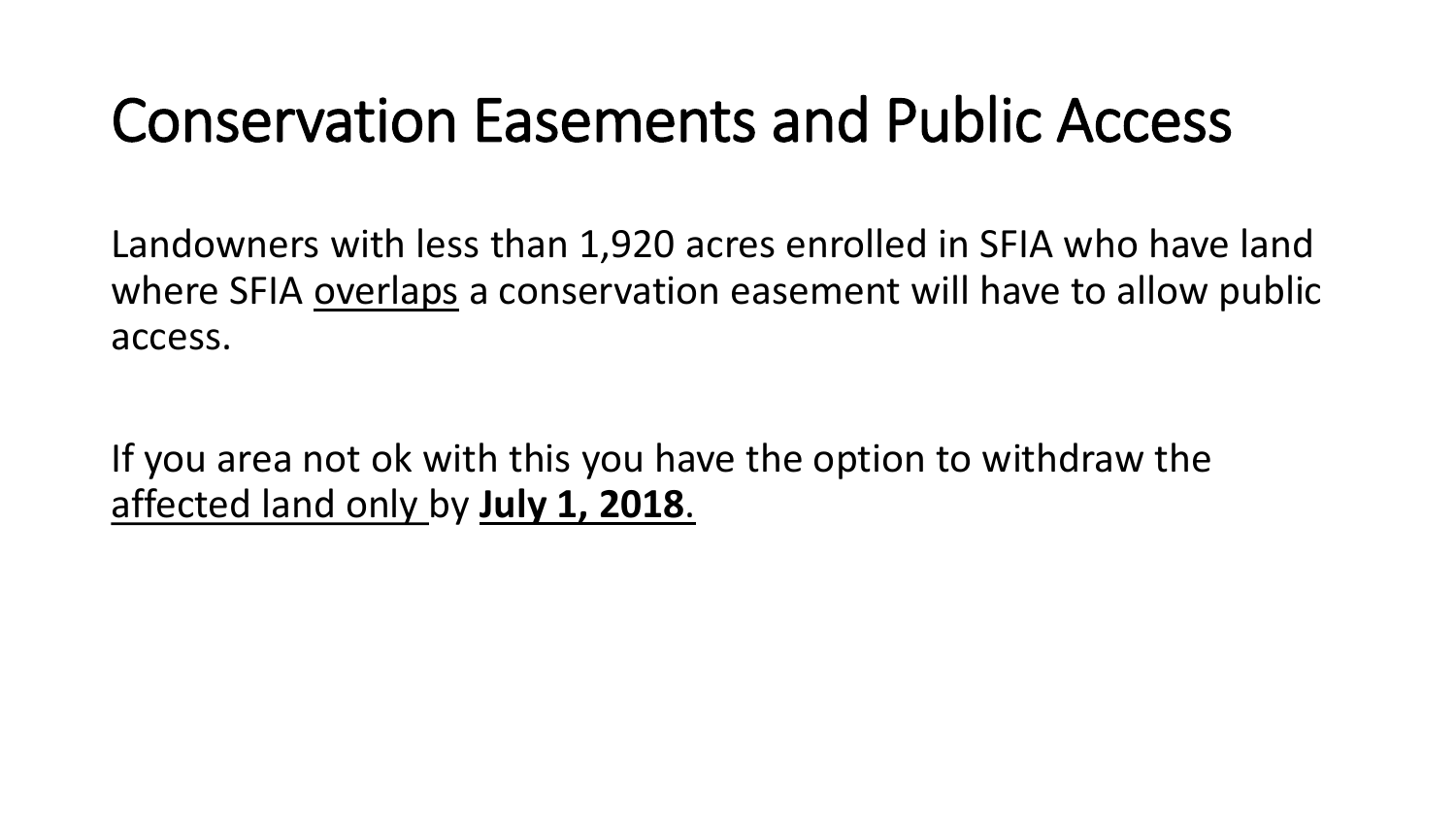**What is conservation easement?** (SFIA is not a conservation easement)

A conservation easement is a voluntary legal agreement between a landowner and another person or organization (the easement holder). It limits certain uses of the property to conserve natural or scenic benefits provided by the land – such as wildlife habitat, open space, etc. The land still belongs to the landowner, who retains the right to sell the land or pass it on to heirs.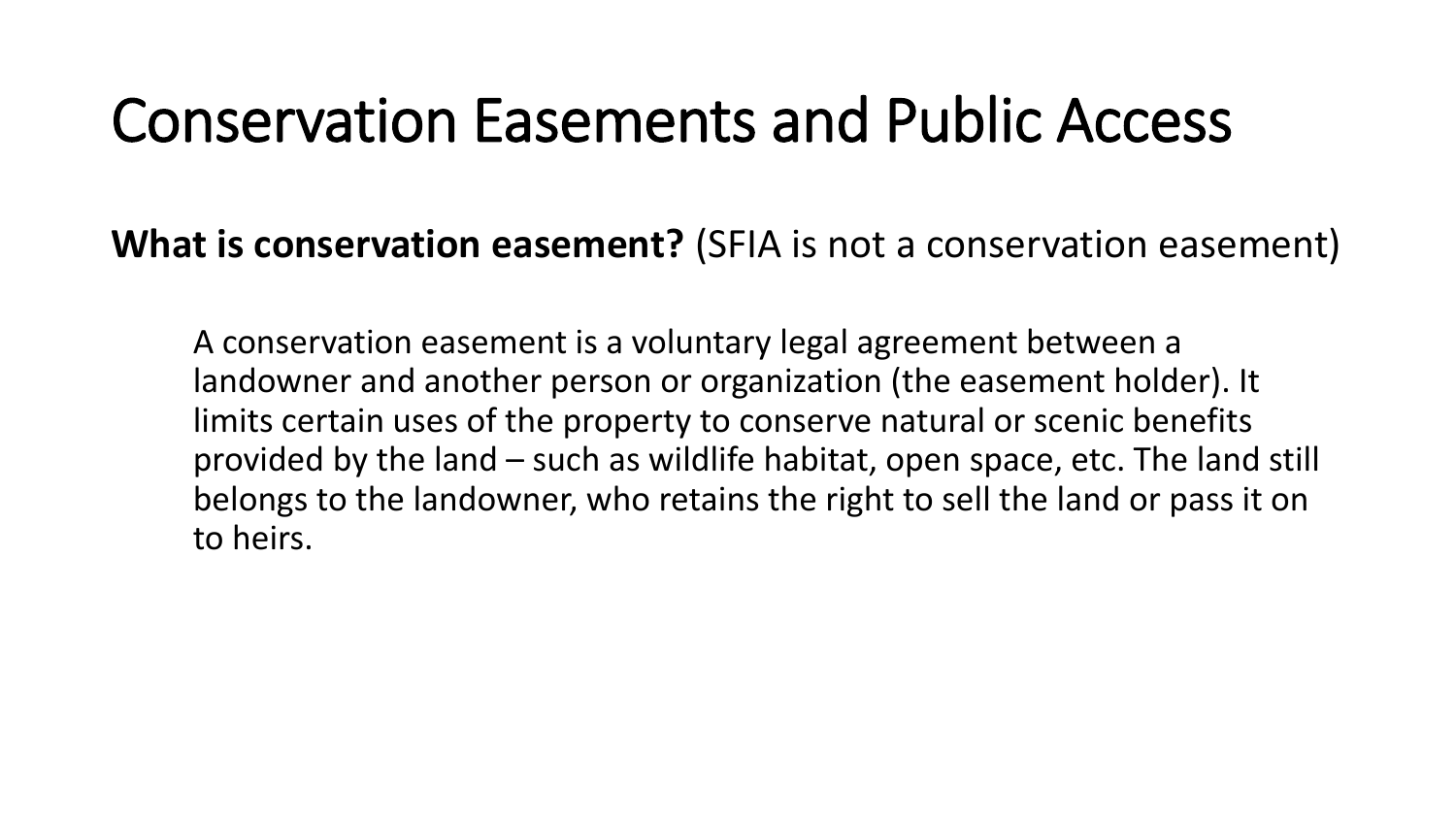#### **Some common holders of conservation easements in MN:**

- **MN DNR** (Forest Legacy, Forests for the Future, Trout Stream, Native Prairie Bank, Wild and Scenic River, Army Compatible Use Buffer)
- **MN Land Trust**
- **Board of Soil & Water Resources (BWSR)** 
	- Soil & Water Conservation District (SWCD)
- **Ducks Unlimited**
- **The Nature Conservancy**
- **Pheasants Forever**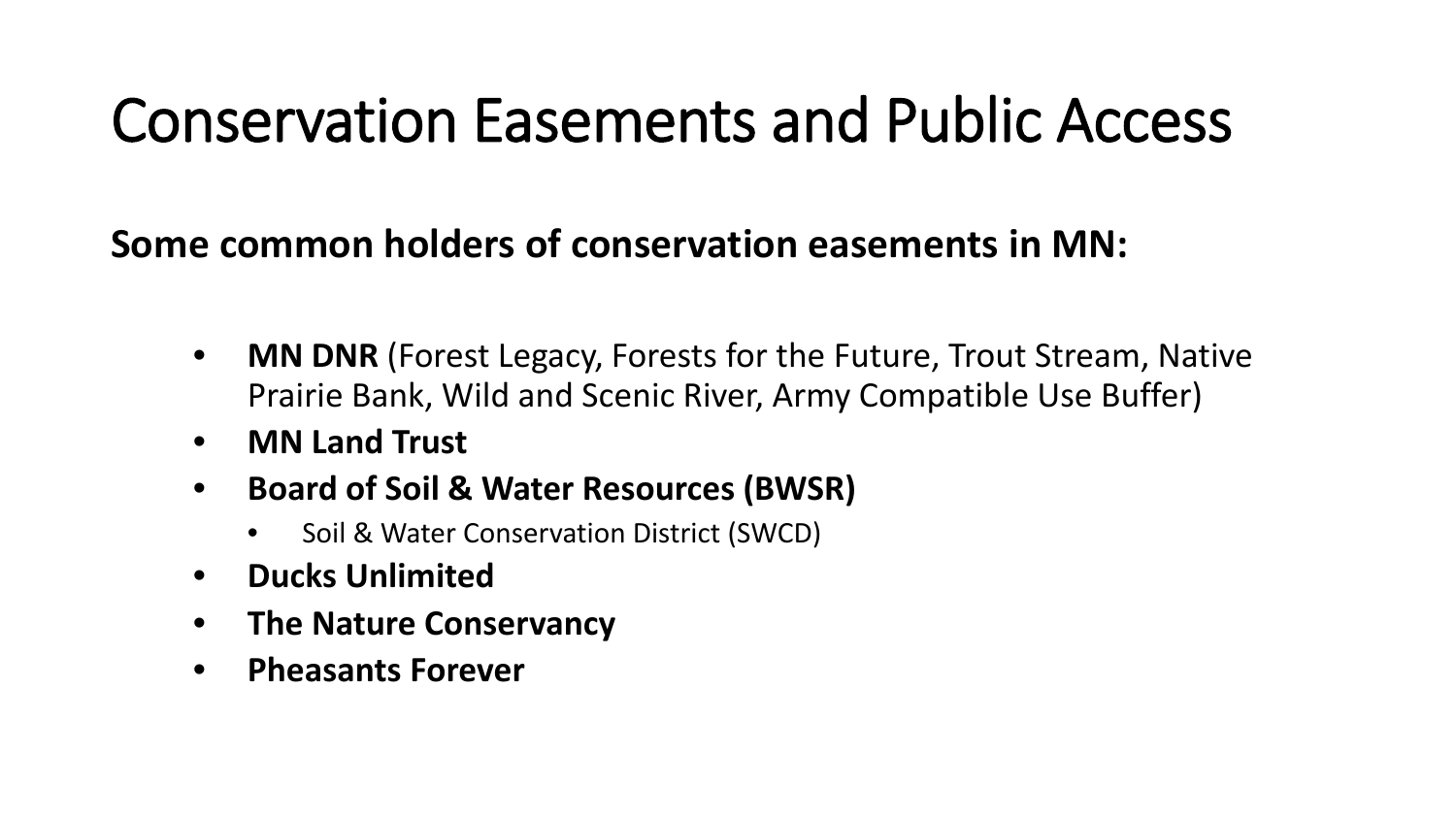**If you are still unsure that you have a conservation easement:**

- Contact the County Recorders Office in the county where the land is located.
- Ask them if there is a conservation easement on the land. (It should show up on the title)

Go to the **DNR SFIA page** for more information:

(Google "MN DNR SFIA")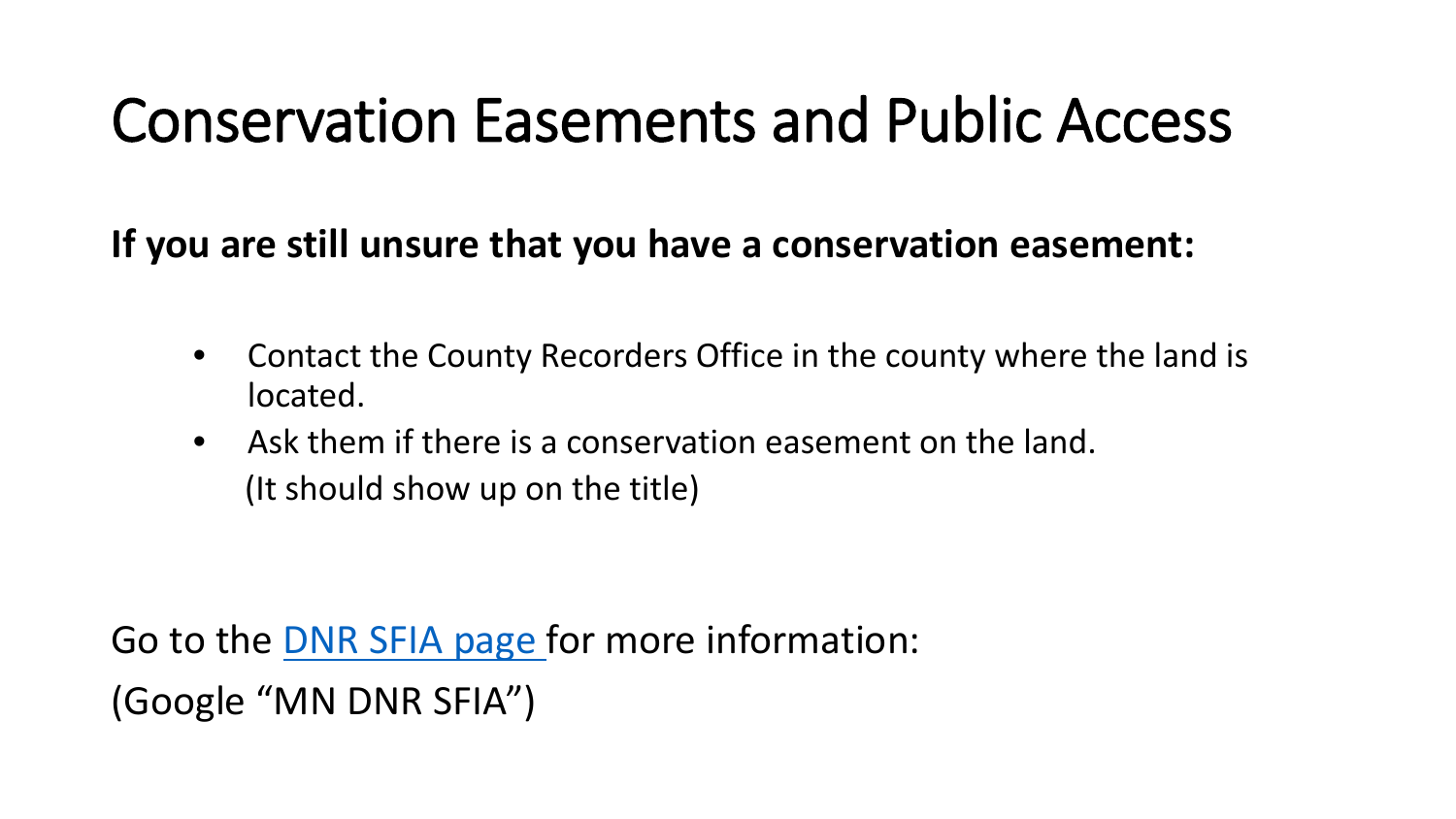Current enrollees must submit a copy of the full plan to the DNR for registration by **May 15, 2019** (if not already registered)

- Waiving the registration fee for current enrollees
- Failure to register you plan will result in a missed payment for 2019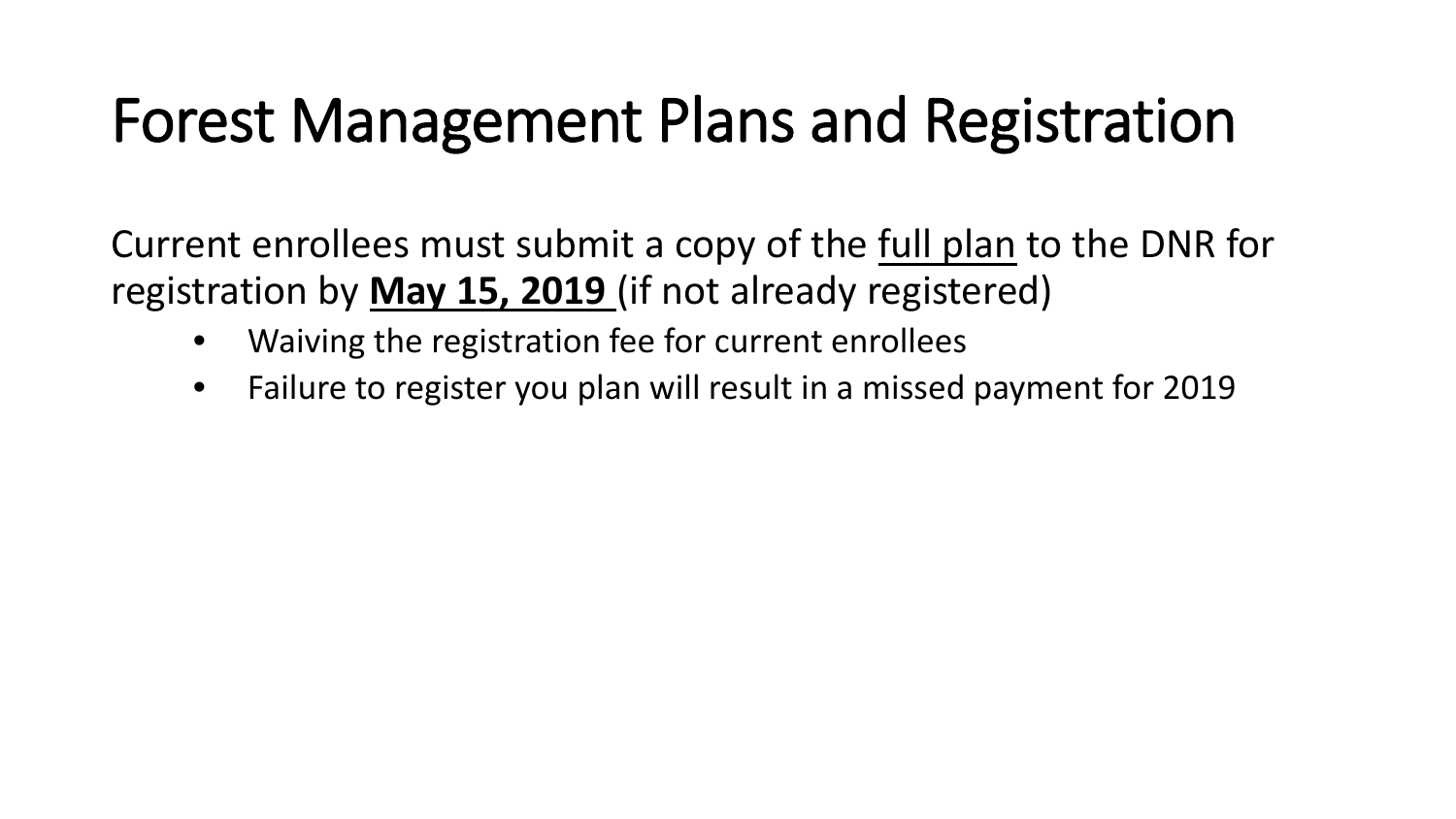#### **What is a forest management plan?**

- Describes your land vegetation and gives recommendations to improve it based on your goals.
- Prepared by a forester who is approved by the DNR to write plans
	- Most are done by private forestry consultants
- Most common format is called a **Woodland Stewardship Plan**
- Typically  $10 30$  pages in length
- Needs to be updated every 10 years to be eligible for SFIA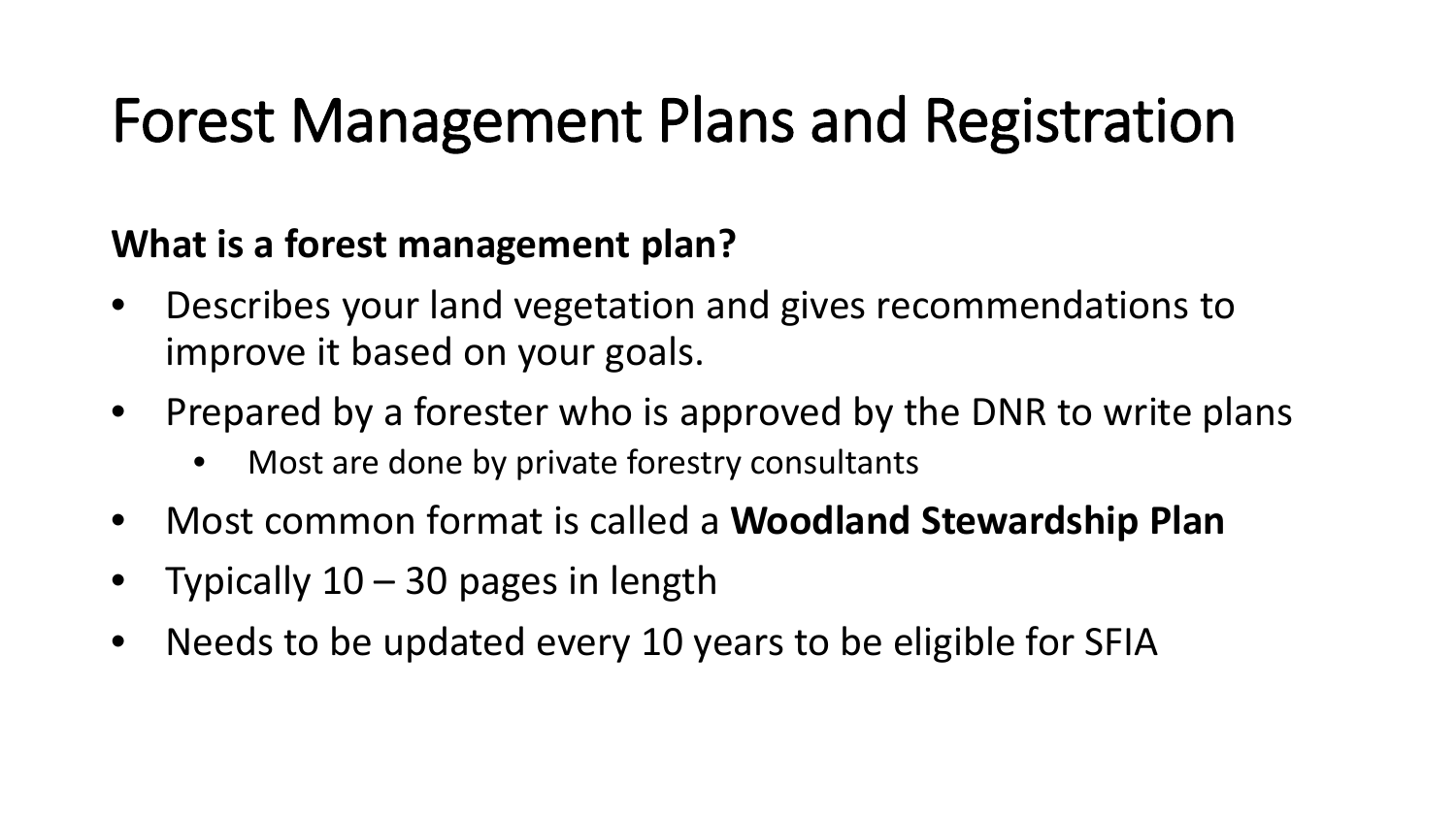

#### WOODLAND STEWARDSHIP PLAN

Prepared for:

**Landowner Name** Address 1 Address 2 Phone# Email

Legal Description County; Minnesota

Deed Acres: 0.0 Management Plan Acres: 2C - Managed Forest Estimated Acres: SFIA Estimated Acres:

Prepared by:

Plan Preparer Name - id# .<br>Address Phone Email

Plan Date

- % forest stewardship goals for this property are:<br>  $\bullet\quad$  To improve wildlife habitat through forest management methods that will increase the number and diversity of wildlife species on the property, especially for white-tailed deer and ruffed grouse.
	- To achieve some level of economic gain via forest products while maintaining sustainable forest management objectives.
	- To use the land for recreation, especially hunting.

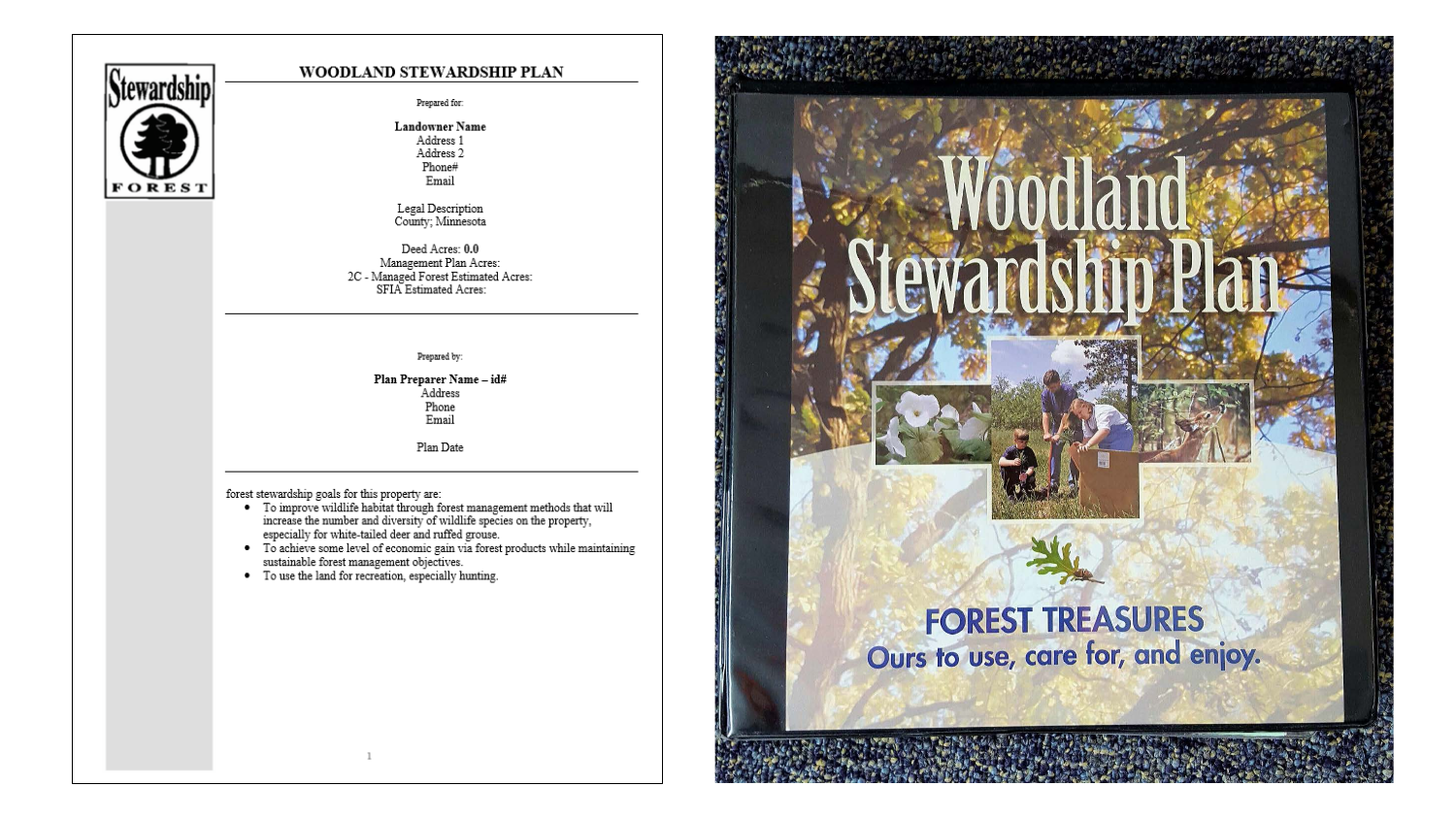**What does it mean to register your plan with the DNR?**

When a plan is registered, a DNR forester reviews the plan to makes sure it is eligible for SFIA and meets federal and state standards. If the plan is missing information the DNR forester will work with the original plan writer to make sure you have an accurate, useful plan that is also compliant to SFIA.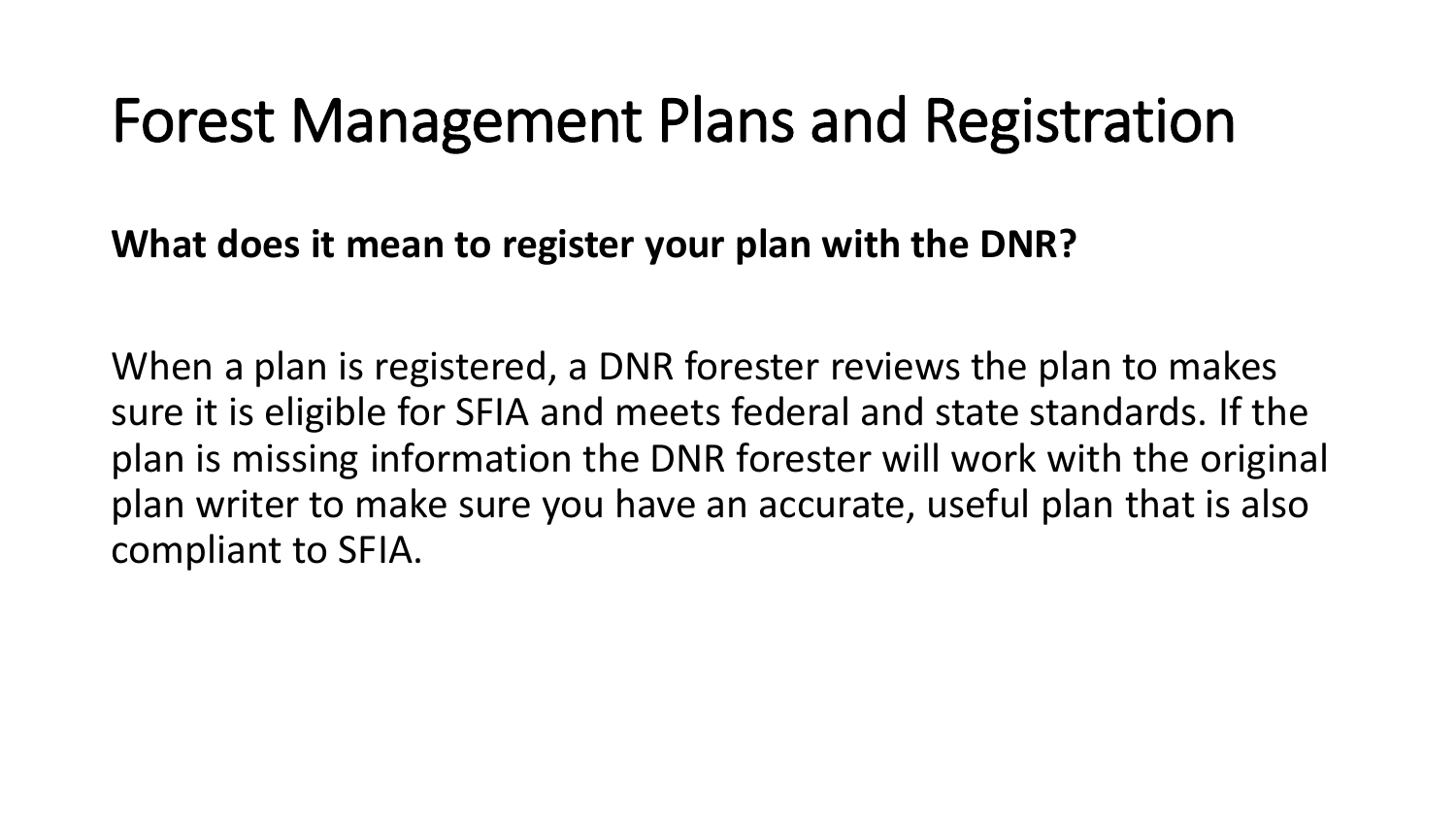- Has been a statutory requirement for 2c Managed Forest Land
- \$50 fee to register (started with 2c)
- Voluntary for all other reasons (now required for SFIA)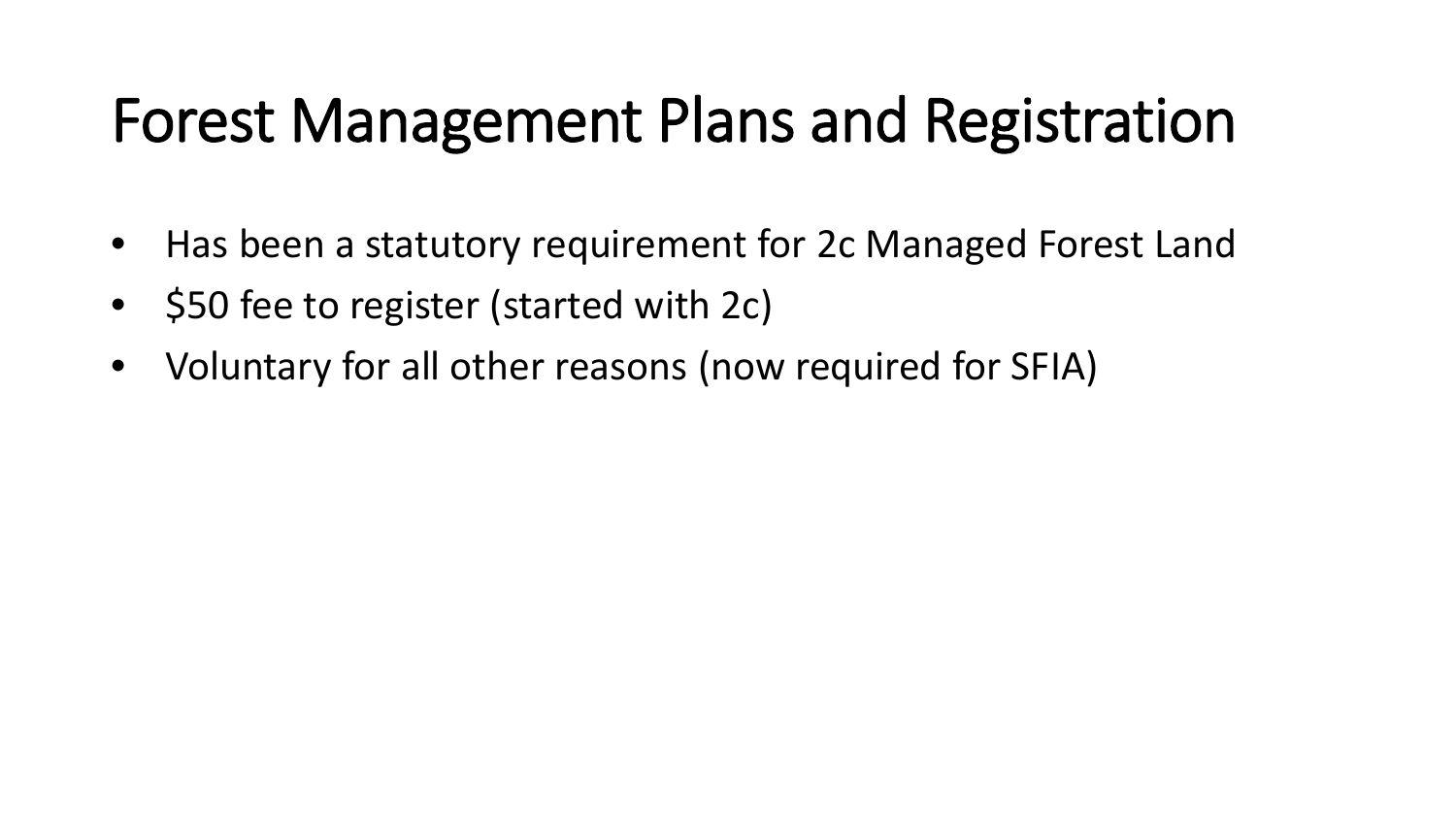**How do I register my plan?**

**Email a an electronic copy to:** for\_pfm\_fsp.dnr@state.mn.us

**Mail a copy to:** MN DNR Forestry – SFIA

500 Lafayette Rd St Paul, MN 55155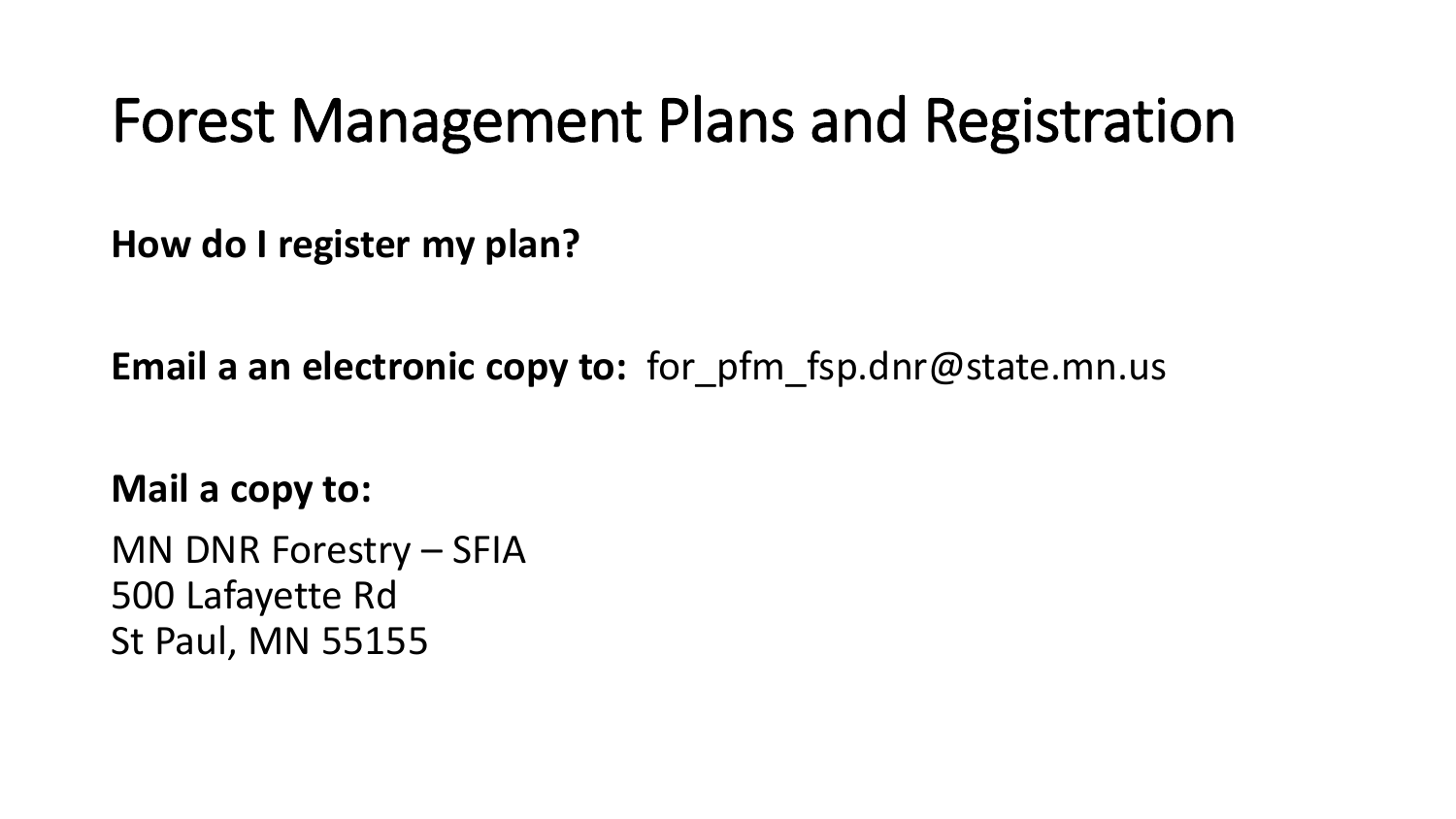### Covenants

#### **What is a covenant?**

A covenant is a set of obligations or requirements placed on your land.

- Anyone who buys or inherits the land must abide by the terms of the covenant (it is a legal document).
- Recorded at the County Recorders Office

#### **Covenants do not expire. Forest management plans do.**

(In other words, even if a forest management plan expires you are still bound by the restrictions of the covenant.)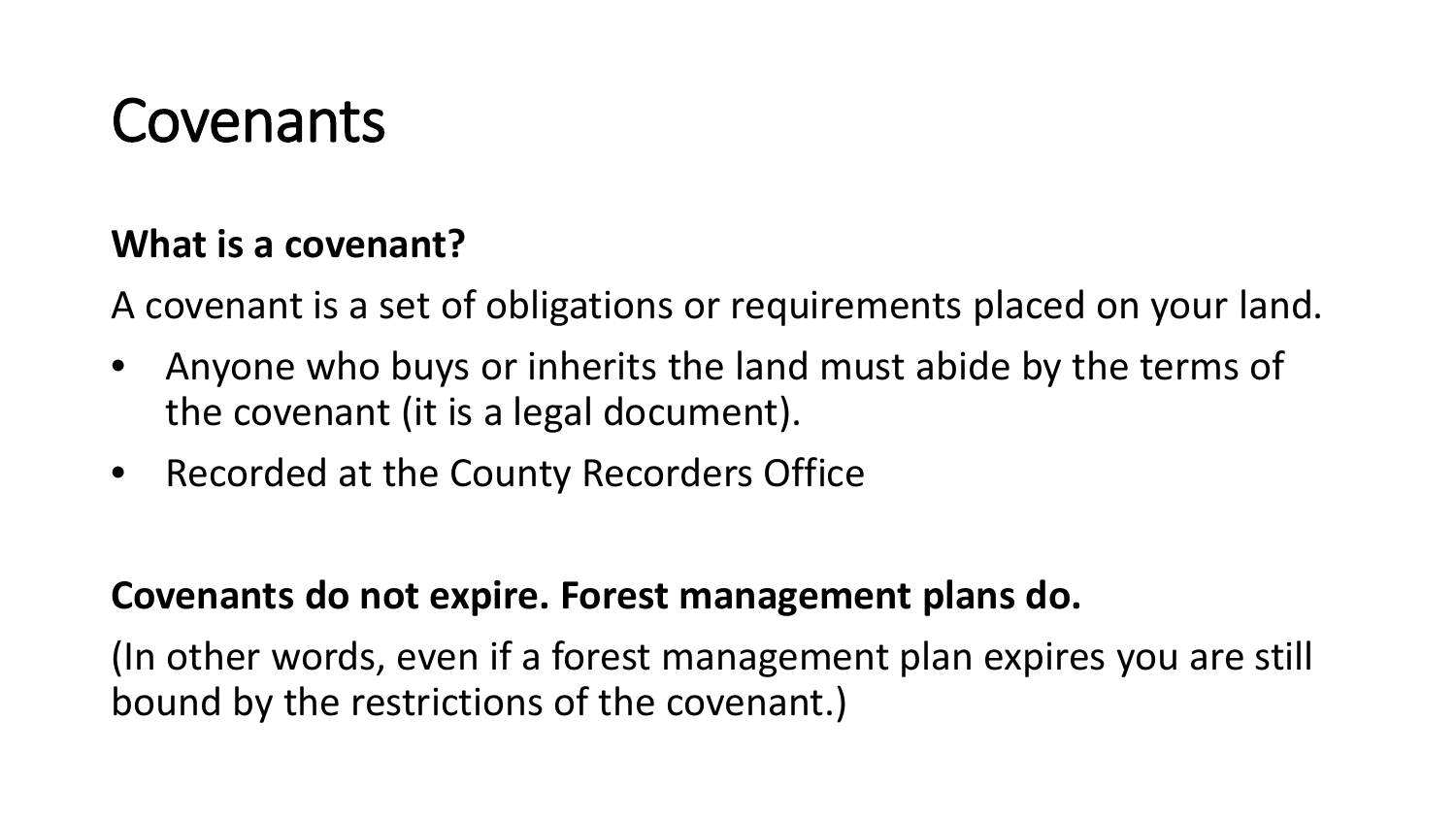

**To release the SFIA covenant restrictions on your land you must submit a written request to DOR.**

**After this request, it takes ½ the SFIA covenant length to release the covenant and withdraw from SFIA.** 

• For example, with an 8 year covenant it would take 4 years to complete the withdrawal requirement.

(If you wanted to withdraw at year 12 you would have to provide a written request to DOR at year 8)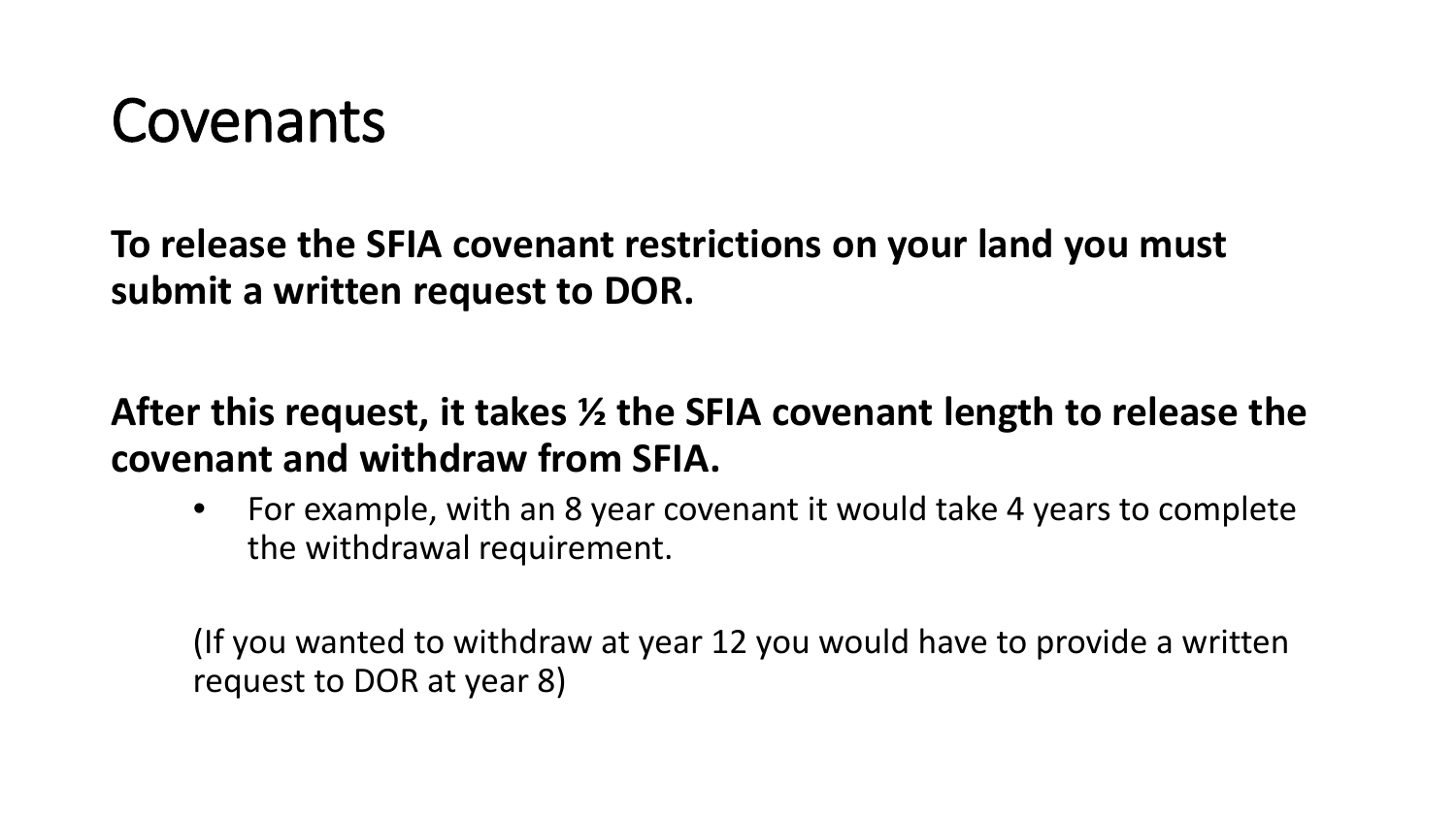#### **Joint administration by DOR and DNR**

- DOR: landowner eligibility, payments, applications, and penalties
- DNR: land eligibility and monitoring

#### **May withdraw early, without penalty, if acquiring permanent conservation easement that is at least as restrictive as the covenant.**

• Effective immediately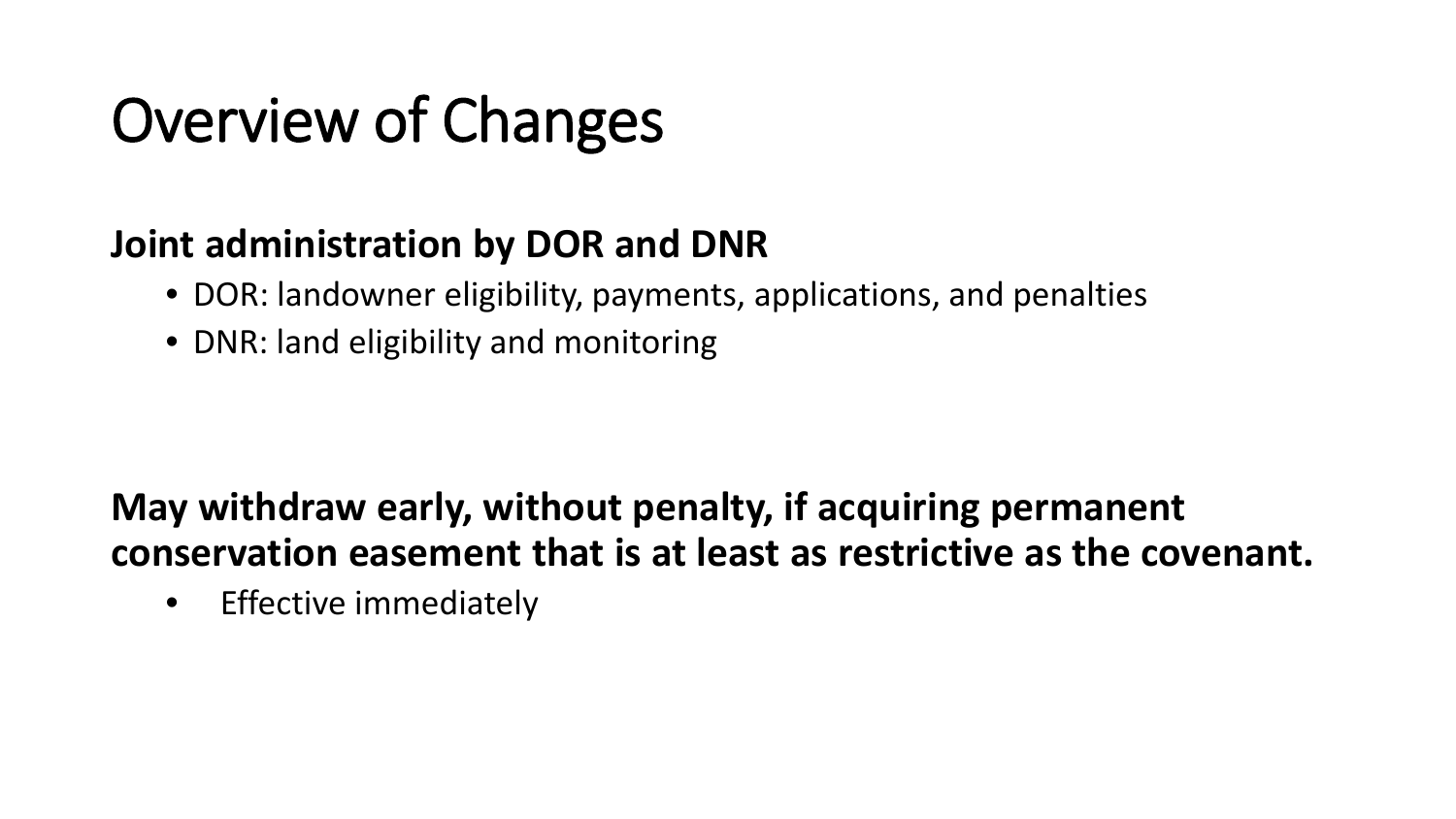#### **3 covenant length options: 8 years, 20 years, and 50 years**

• Payments increase along with length of covenant.

#### **Payments are based on a complex formula that adjusts with market values and tax rates for 2c lands**

- Calculated annually
- Payment cannot change by more than 10% from year to year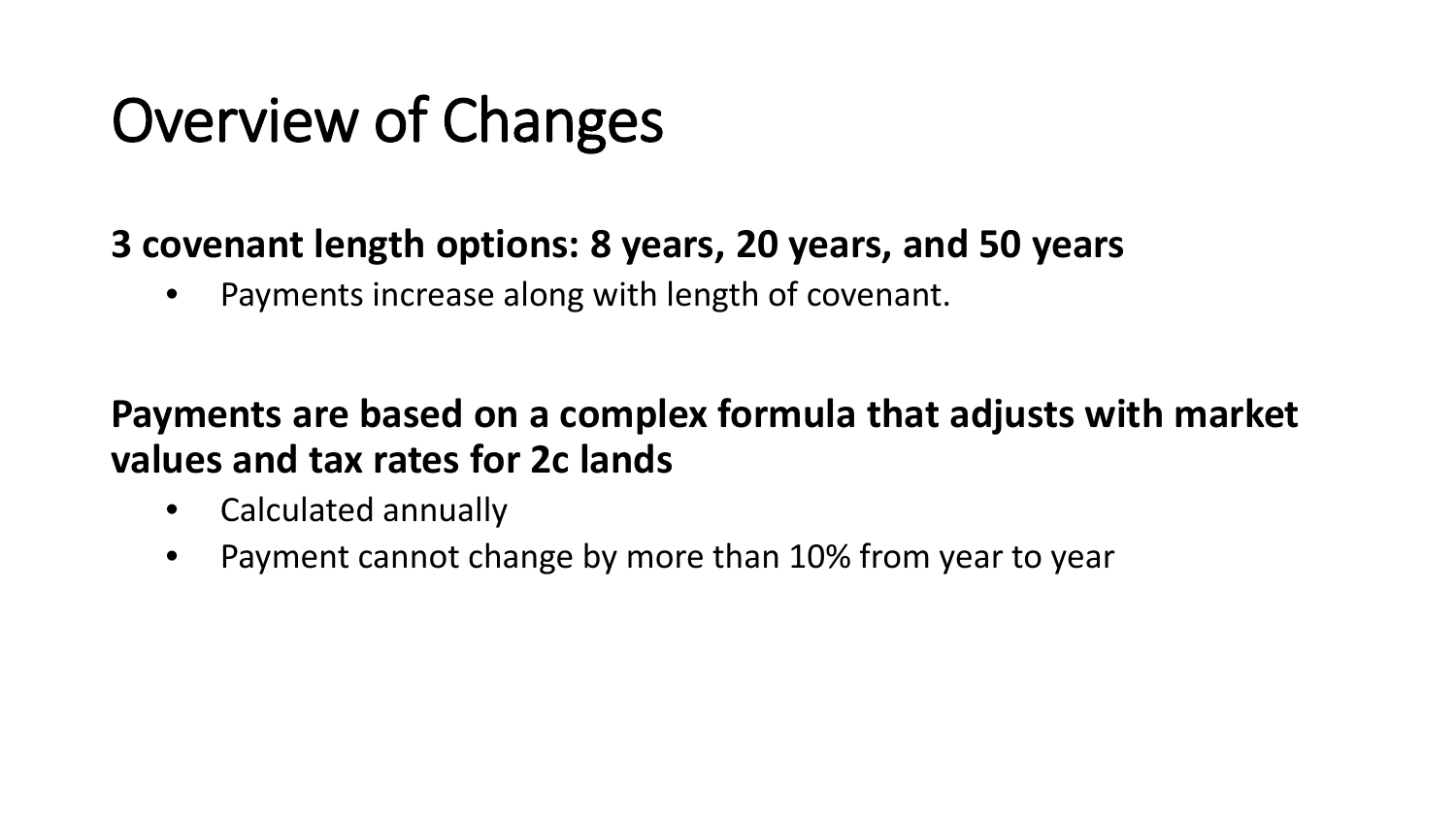#### **Estimated Payments**

| <b>Covenant Length</b> | <b>Payment Rate (per acre)</b>          |
|------------------------|-----------------------------------------|
| 8 years                | Less than 1,920 acres enrolled: \$8.91  |
|                        | 1,920 or more acres enrolled: \$12.33   |
| 20 years               | Less than 1,920 acres enrolled: \$12.33 |
|                        | 1,920 or more acres enrolled: \$15.76   |
| 50 years               | Less than 1,920 acres enrolled: \$15.76 |
|                        | 1,920 or more acres enrolled: \$19.18   |

**\$7/acre floor moving forward for anyone who received a payment in 2017**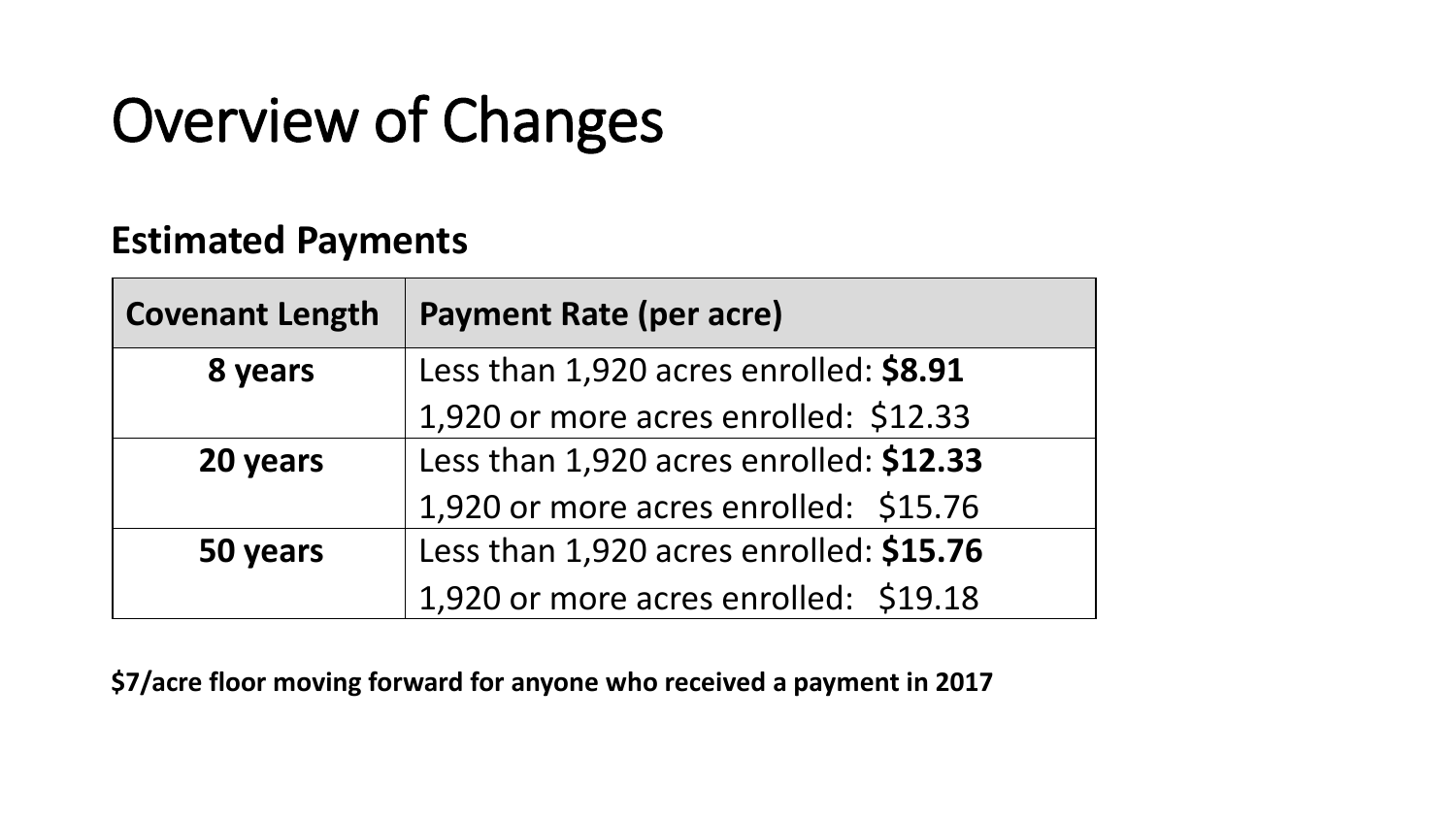#### **Keeps requirement that land enrolled in a conservation easement, prior to May 30, 2013, are eligible for SFIA**

- 8 year covenant only
- Received SFIA payment in 2017 or before: \$7.00
- New enrollees in 2017 and moving forward: \$3.43

(conservation easements funded by Reinvest in Minnesota (RIM) Reserve are not eligible for SFIA regardless of date)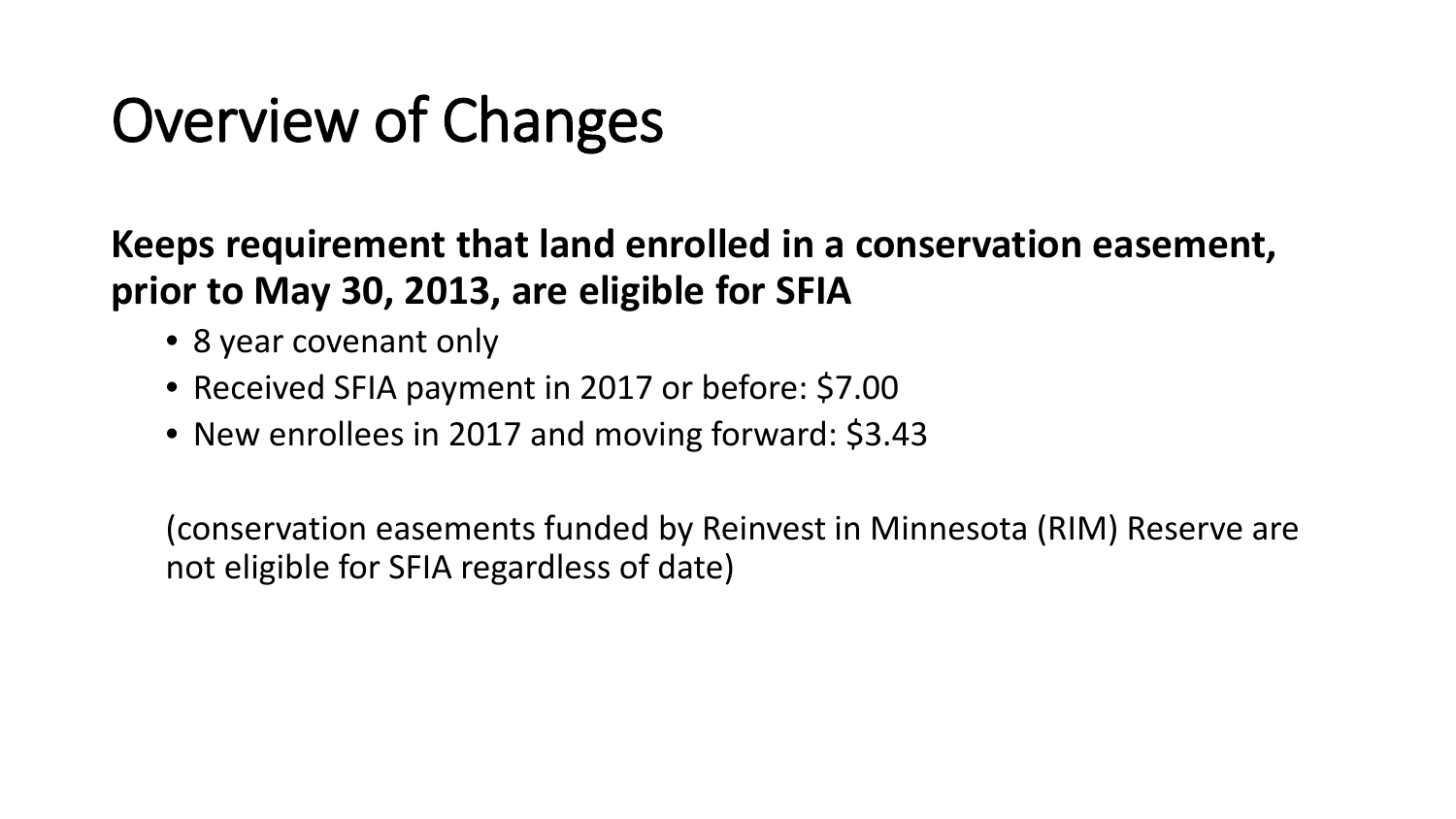#### **Stricter penalties for covenant violations**

- Build a structure = (back payments\*+ interest) + (25% of the new estimated market value of the parcel due to the structure)
- Change land use = (back payments  $*+$  interest) + (30% of the new estimated market value of the parcel due to the change in land use)

*\*# of years bound by the covenant or ½ of covenant length, whichever is less*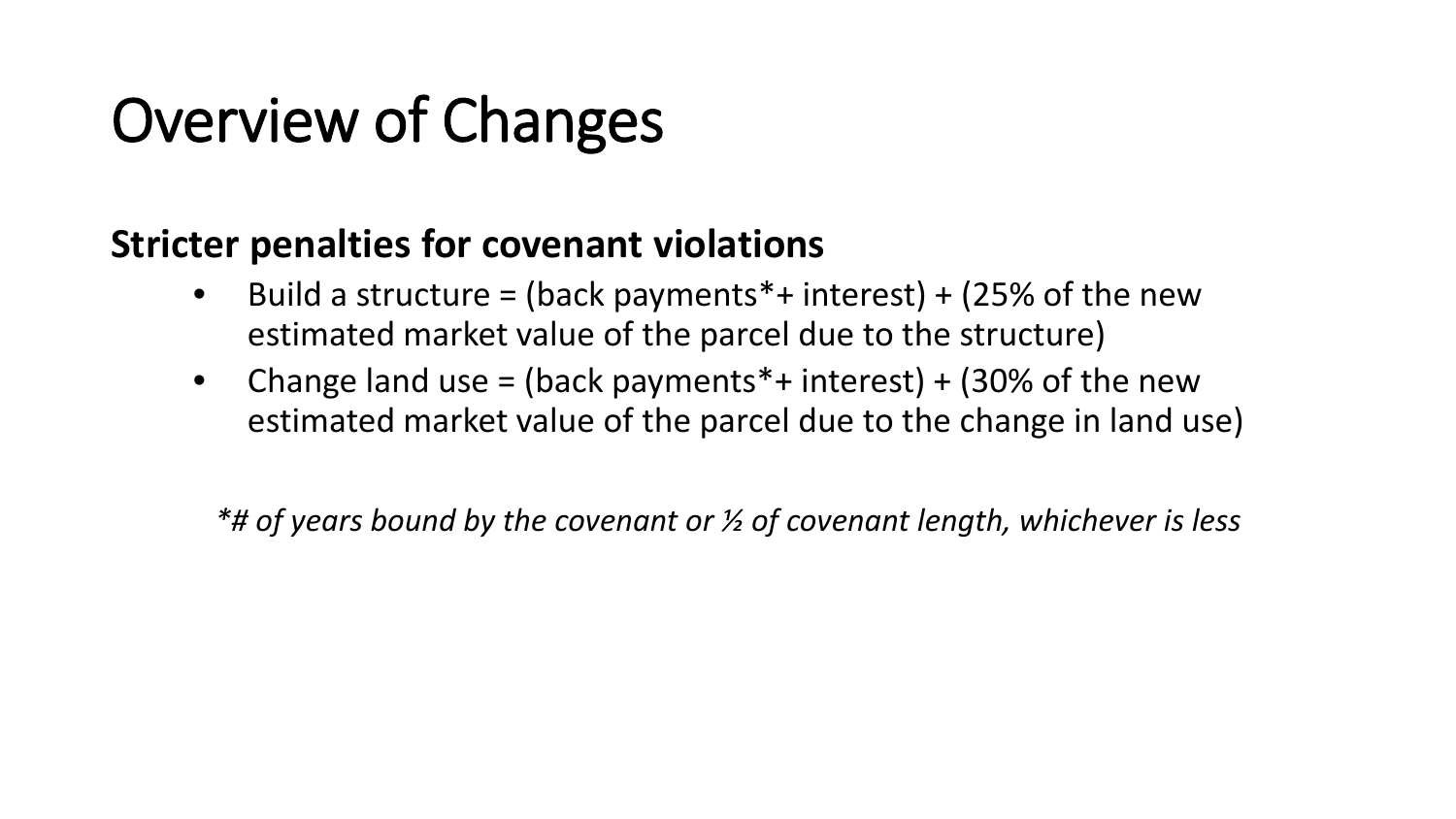#### **Change of land ownership**

- Notify the new landowner before the sale, or transfer, of land about the SFIA covenant.
- Must notify DOR, in writing, of the new land owner within 60 days of title transfer
- DOR will notify the new land owner on how to enroll in SFIA (the land is still bound by the covenant)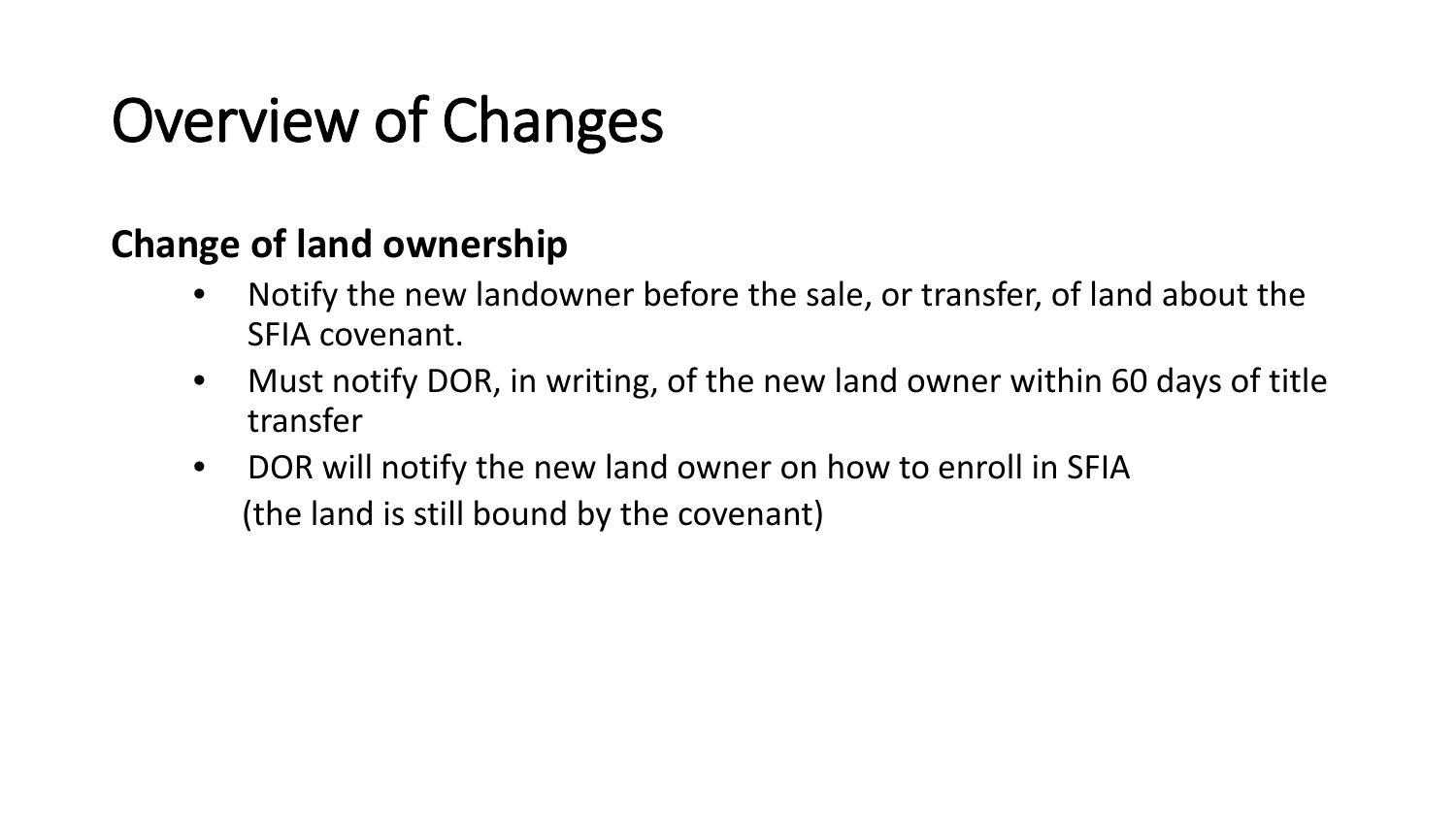#### **New Monitoring Program**

- Starts July 1, 2019
- 10% of claimants on July 1 of each year (annually)
- DNR does the monitoring and reports the results to DOR
- May require a site visit
- Selection criteria and process to TBD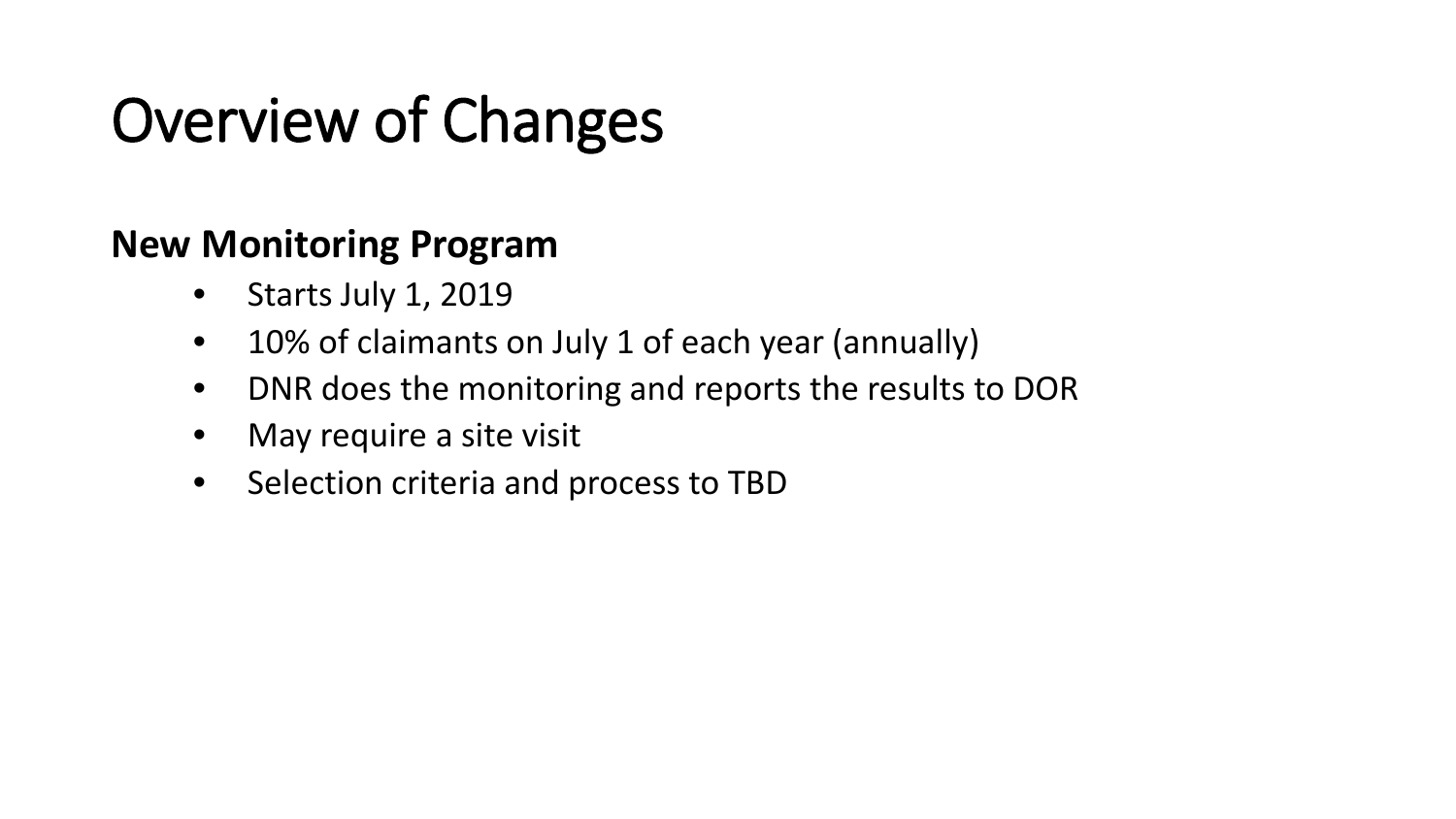## What do I need to do if I am a current enrollee? (enrolled by 12/31/2017)

#### **No new actions are required if all are true:**

- 1. Forest management plan is current and registered with the DNR
- 2. Would like to stay at an 8 year covenant length
- 3. No conservation easements on your SFIA land

#### **Decide if you want to go to a 20 year or 50 year covenant length.**

- Must notify DOR by May 15, 2019 (you cannot change at a later date)
- Notify DOR by July 1, 2018 if you want higher payment in 2018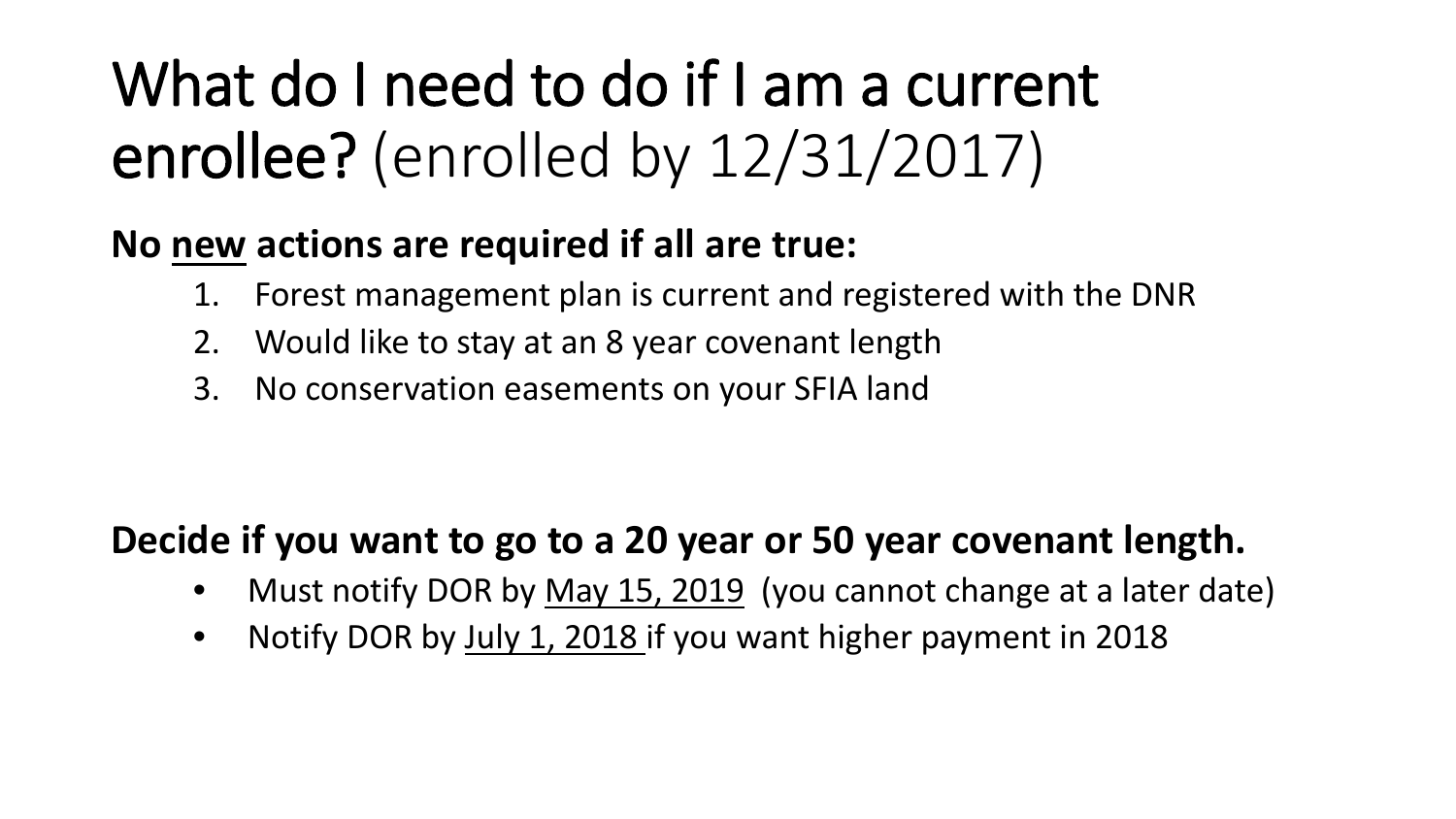## What do I need to do if I am a current enrollee? (enrolled by 12/31/2017)

#### **If unsure, check to see if your forest management plan is registered with the DNR.**

• Email [sfia.dnr@state.mn.us](mailto:sfia.dnr@state.mn.us) and ask if your plan is registered.

#### **If it is not registered:**

- Email all pages of your plan to the DNR at: **for\_pfm\_fsp.dnr@state.mn.us** or
- Mail a paper copy of all pages to the DNR at:

MN DNR Forestry – SFIA 500 Lafayette Rd St Paul, MN 55155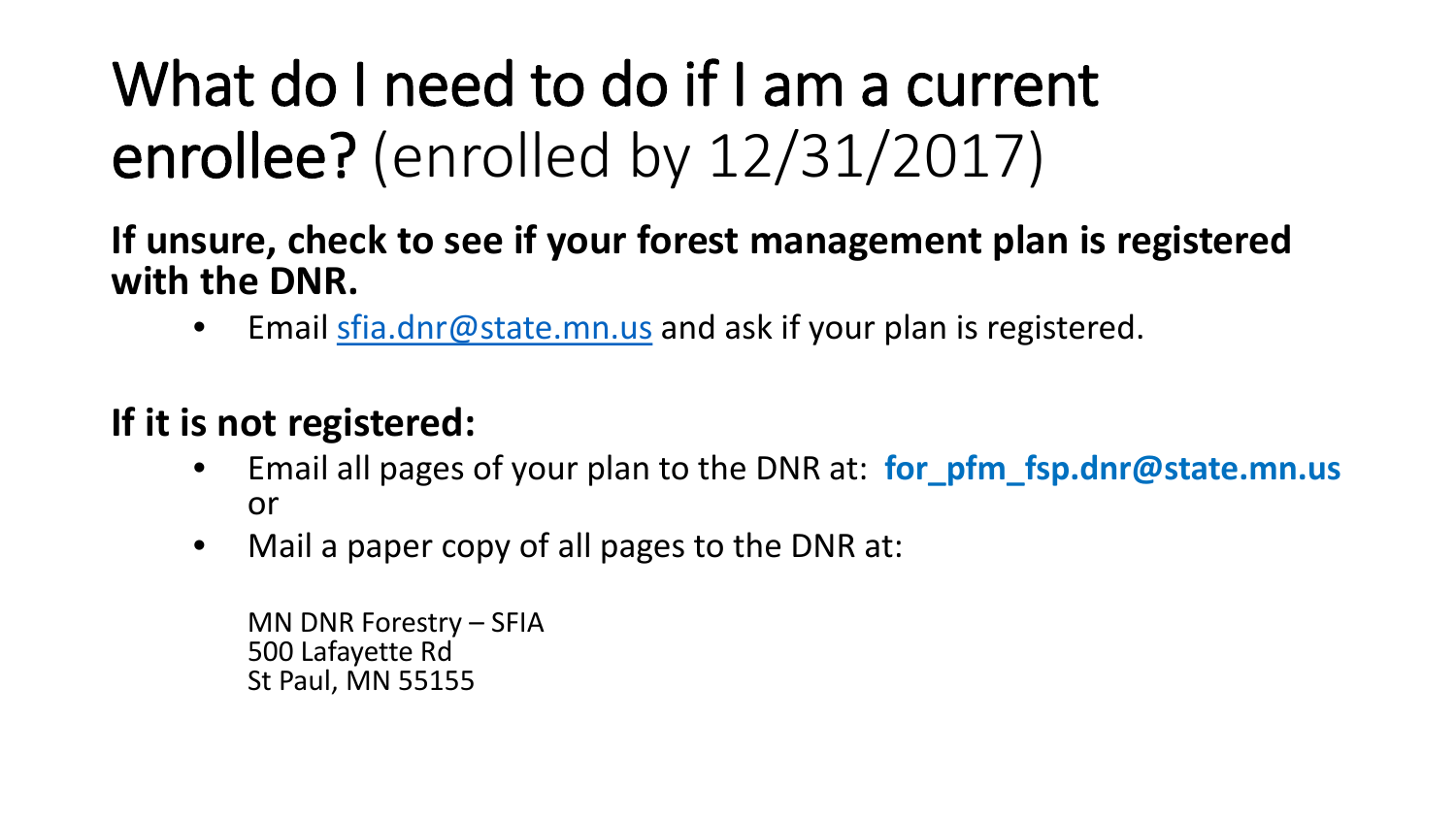## What do I need to do if I am a current enrollee? (enrolled by 12/31/2017)

**If you can't find your forest management plan:**

Contact the forester who wrote the plan and ask if they can send it to you.

If you don't know who wrote your plan email [sfia.dnr@state.mn.us](mailto:sfia.dnr@state.mn.us). We will locate the cover page of your plan and let you know who wrote it.

**If you are still unable to locate your plan, and it is not registered, you will need to contact a forester to get a new one by May 15, 2019.** 

Approved plan writers are listed on the [My Minnesota Woods w](http://www.myminnesotawoods.umn.edu/minnesota-stewardship-plan-preparers/)ebsite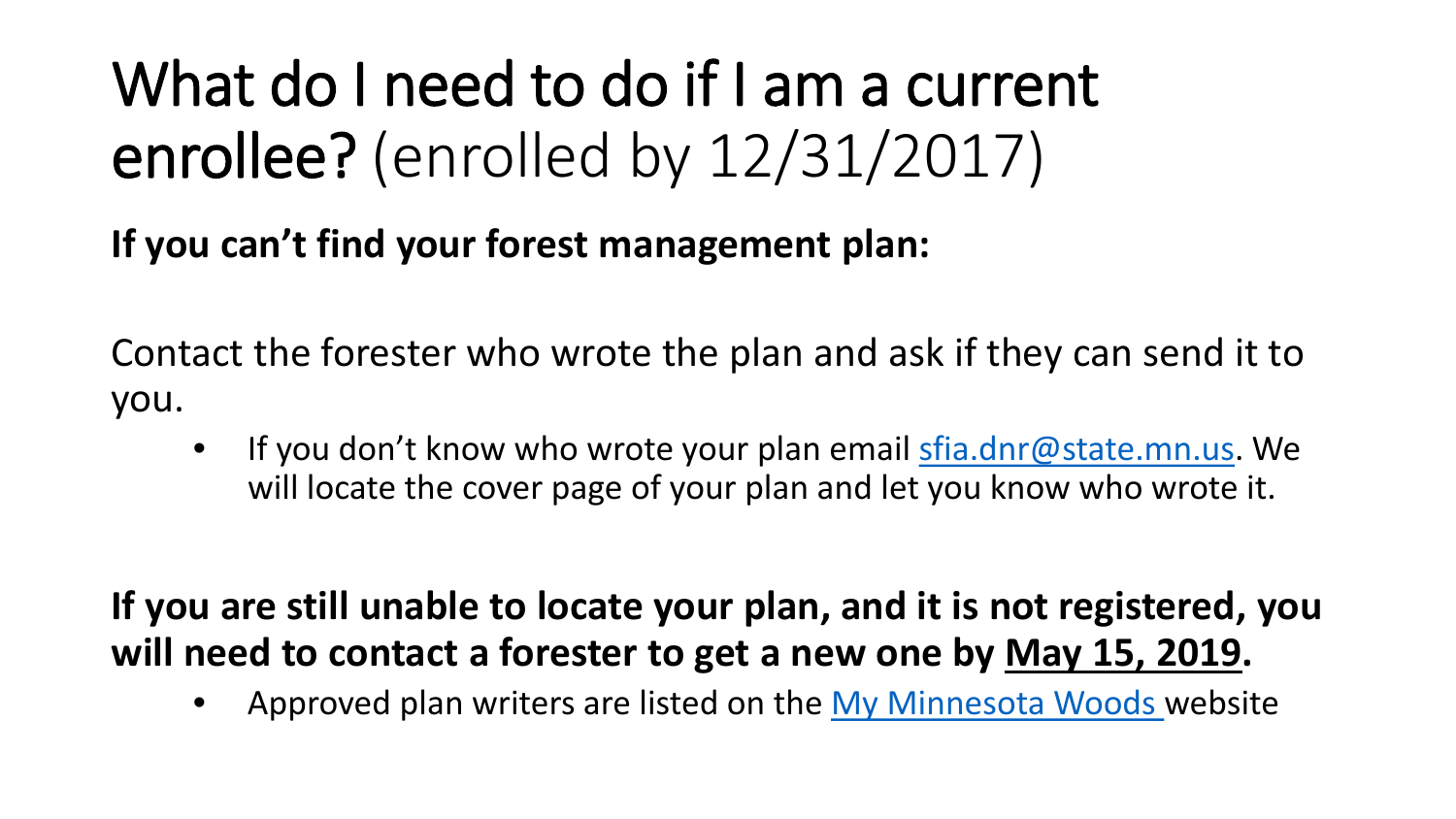### Important Dates – 2017 Enrollees

### 2018

**May 1**: DOR mails out annual certification letters

- **July 1**: Annual certification letters are due back to DOR
	- You may choose a new covenant length now or wait until May 15, 2019.
	- Deadline to notify DOR if you elect to withdraw land from SFIA
		- Land must be under 1,920 acres, subject to a conservation easement, and not already allow public access
- **October 1: DOR mails out incentive payment** 
	- New payment rates begin

*December 31: Deadline to submit a new management plan to the DNR if your plan expired in 2017.*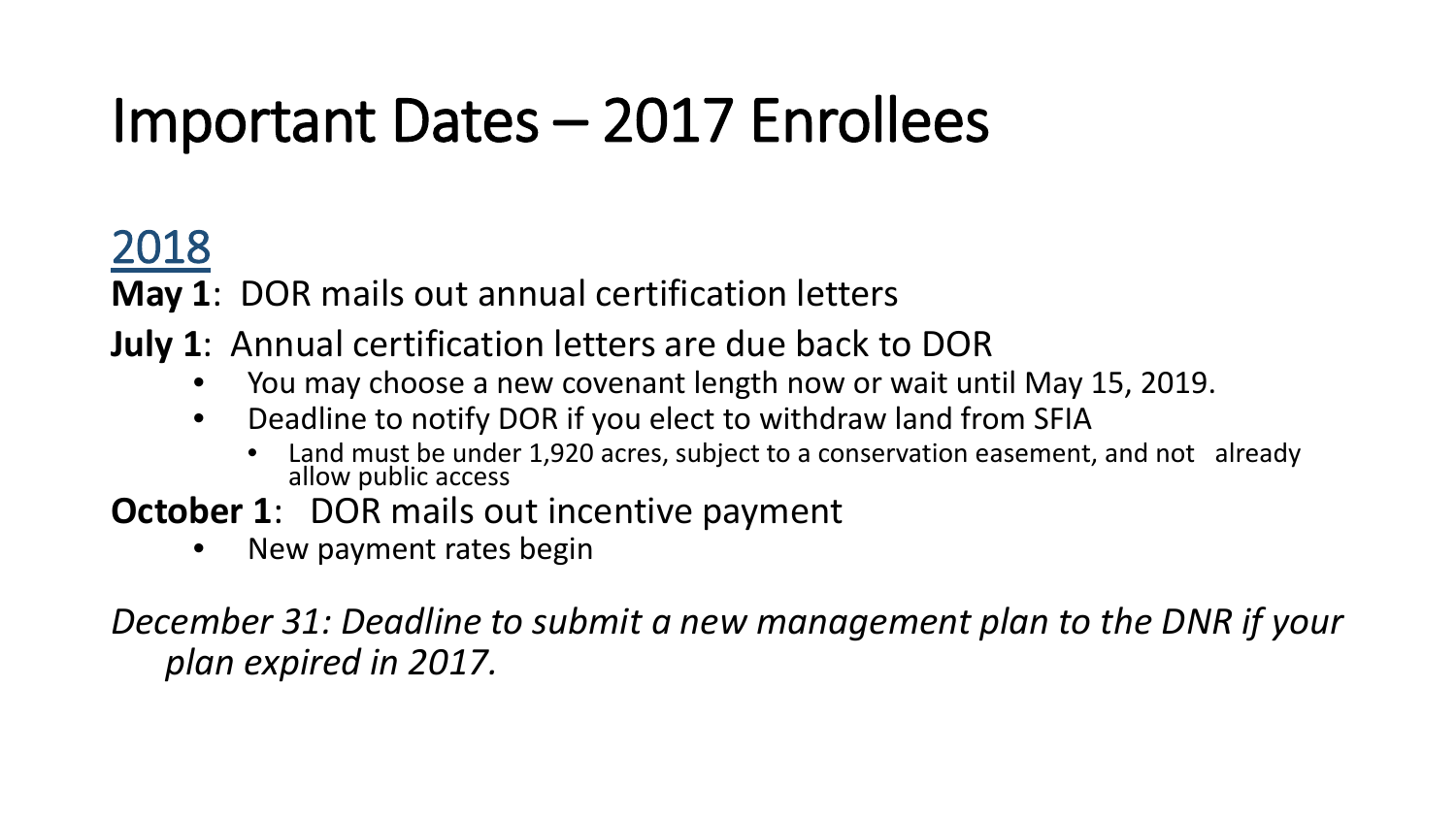### Important Dates – 2017 Enrollees

### 2019

**May 1**: DOR mails out annual certification letters

**May 15**: Deadline to change covenant length to 20 or 50 years

- You cannot change covenant length after this date
- *Deadline to submit updated management plan to DNR for plans that expire before July 1, 2019*

**July 1**: Annual certification letters are due back to DOR **October 1: DOR mails out incentive payment**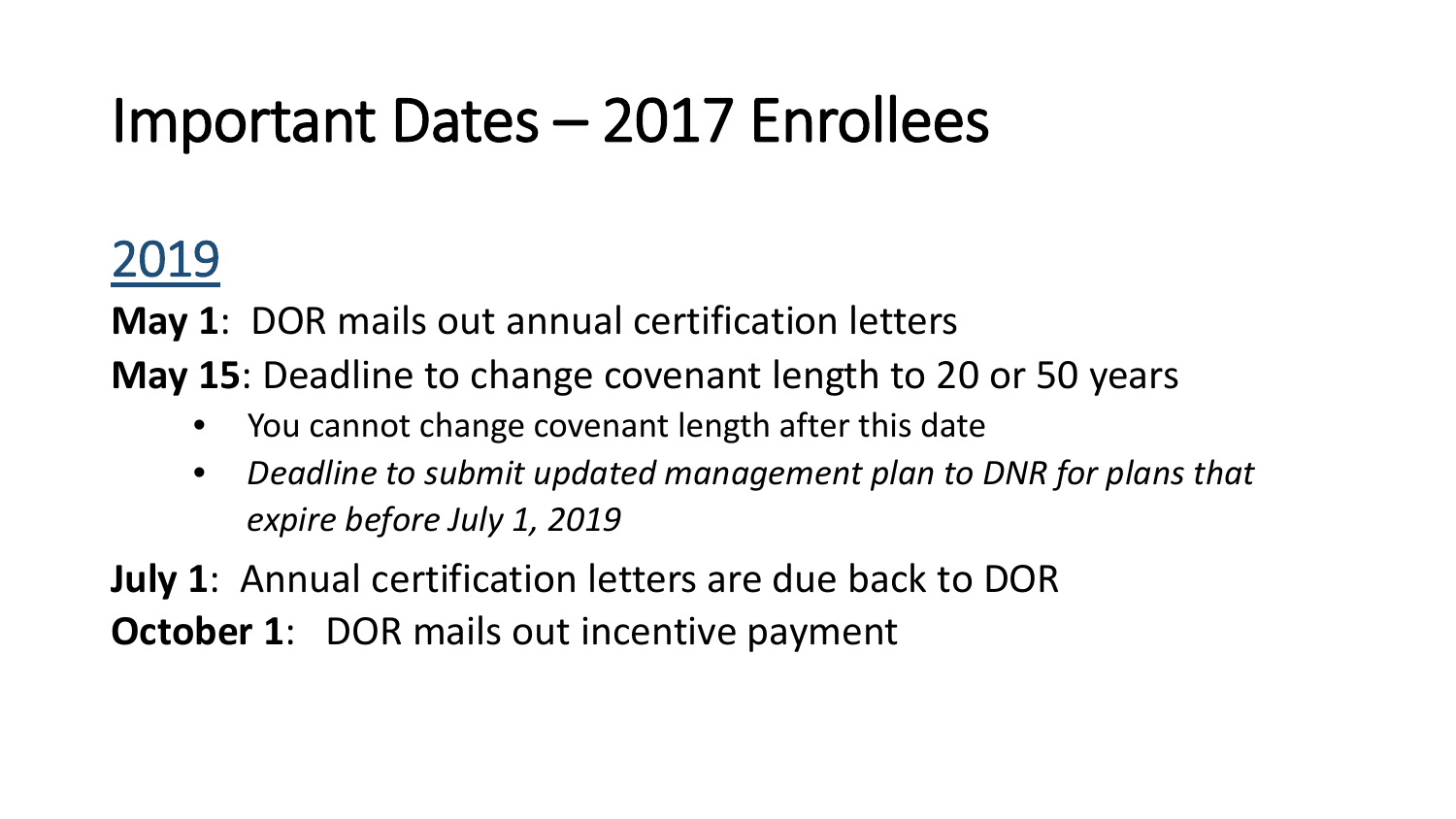### How does this affect new enrollees?

**New SIFA enrollees: 2018 and moving forward**

- Choose upfront if you want land in an 8 year, 20 year, or 50 year covenant
- Plan must be registered with the DNR before you application is accepted.
- New application deadline of **October 31**.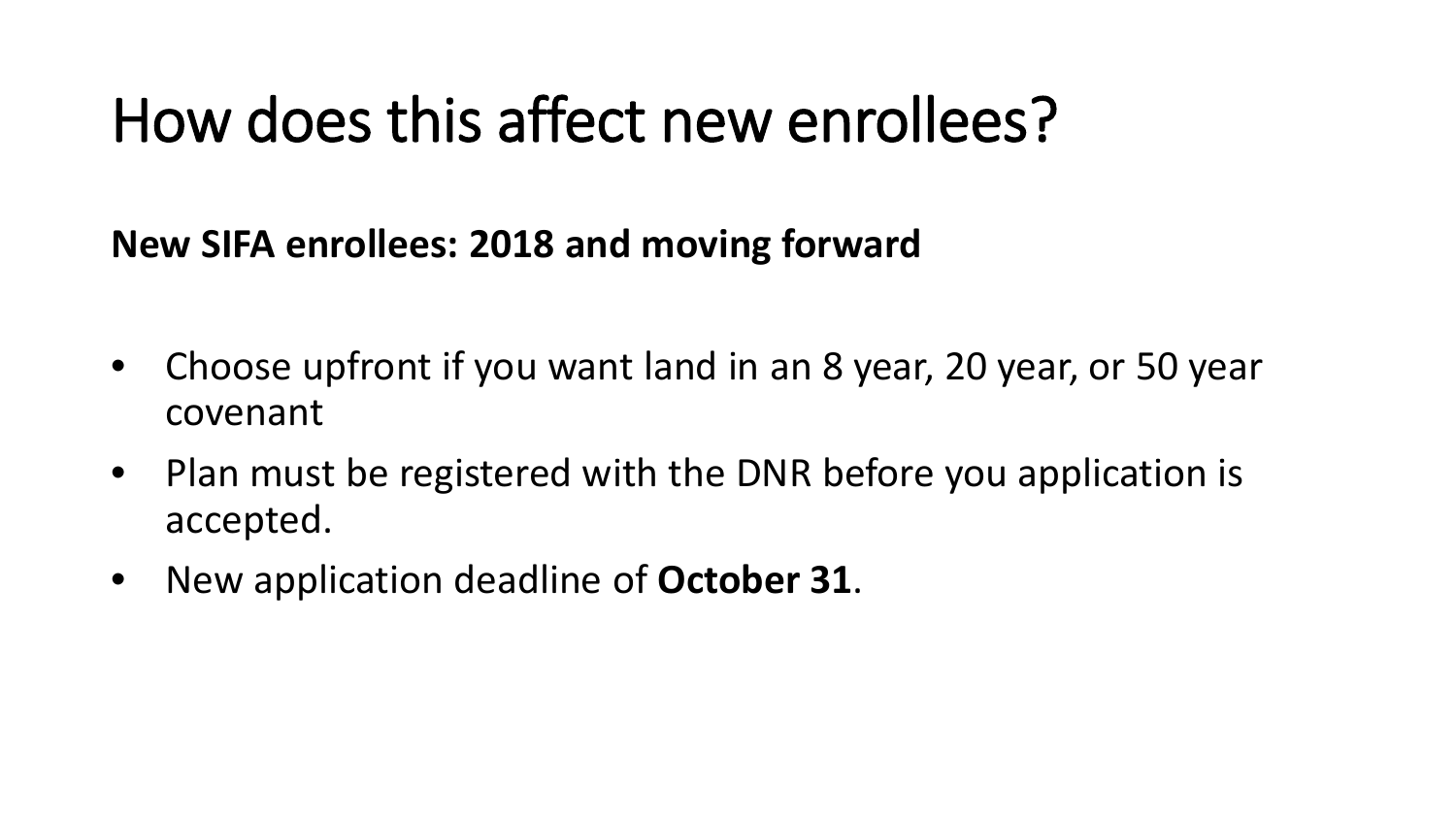### Important Dates – New Enrollees

### 2018

**September 15**: Deadline to submit forest management plan\* to the DNR for registration

**October 31**: Deadline to submit application to DOR

• Covenant must also be recorded at the County Assessors Office

\*Contact an approved plan writer several months before the September 15 deadline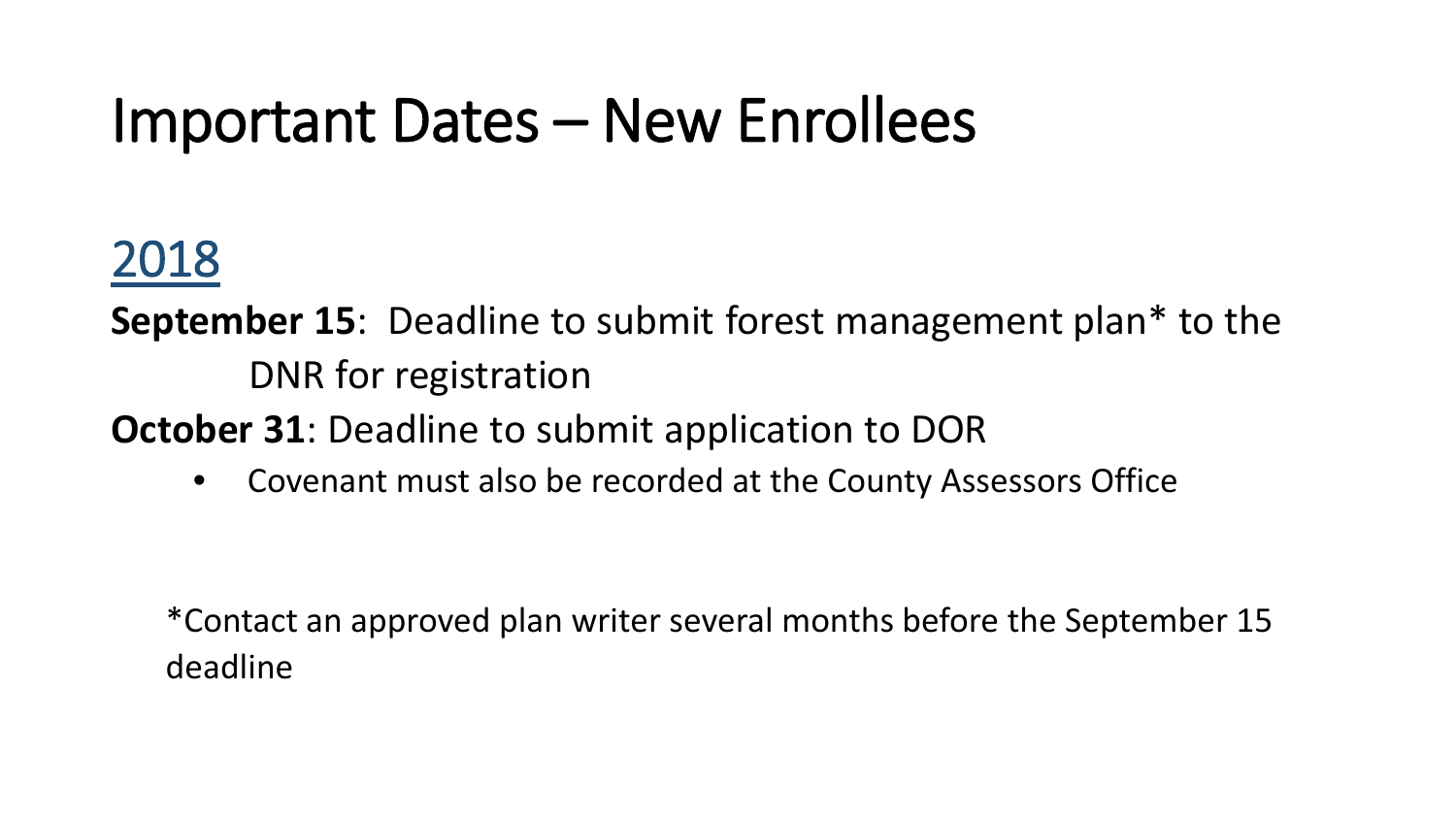### Important Dates – New Enrollees

### 2019

**May 1**: DOR mails out annual certification letters

**July 1**: Annual certification letters are due back to DOR **October 1: DOR mails out incentive payment**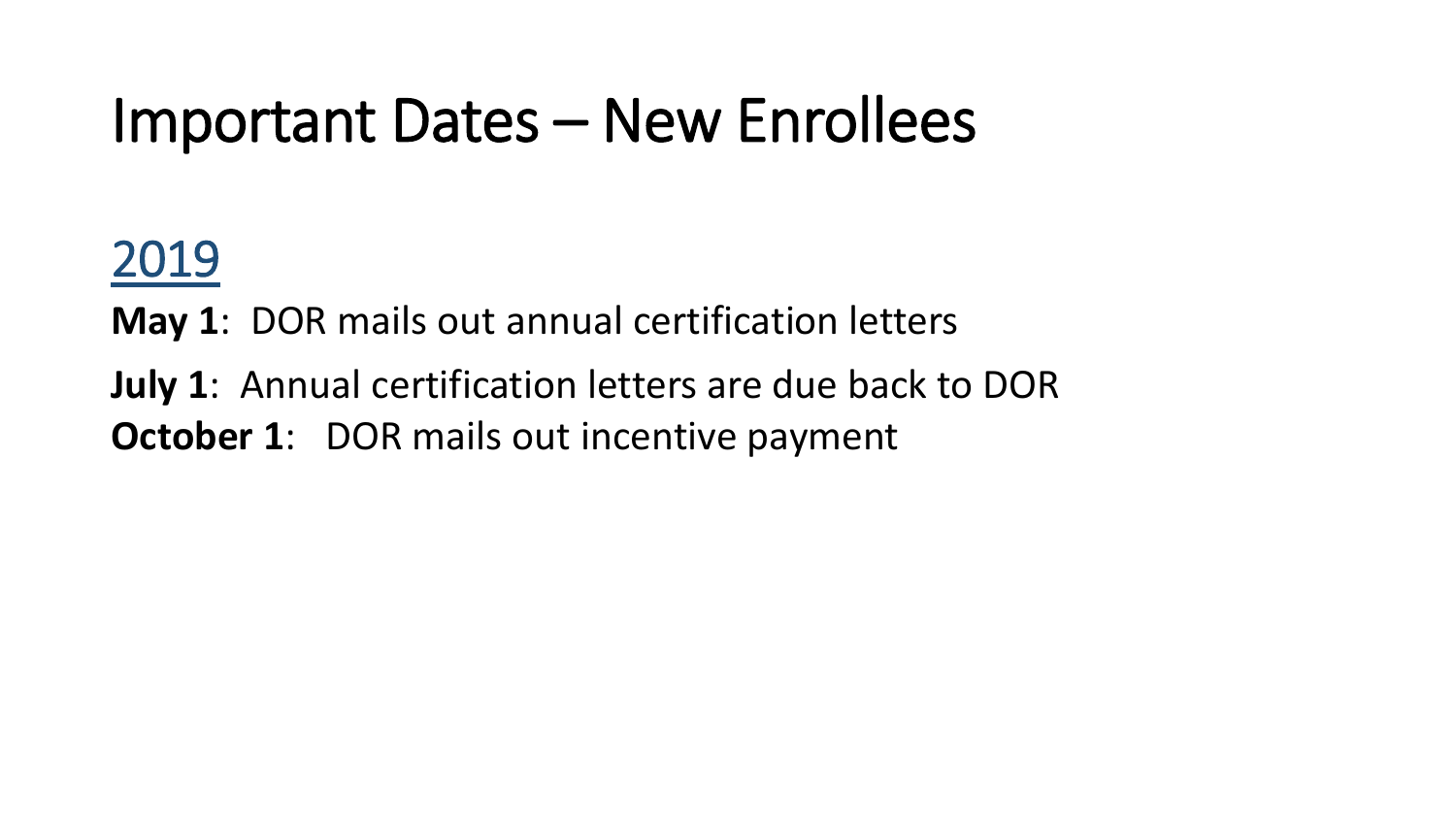### How does this affect plan writers?

**Current enrollees may be asking you for another copy of their forest management plan**

- They can't find it, or
- Need an electronic copy

*It is the enrollee's responsibility to send their plan in to the DNR*

**More plans will be sent in for registration**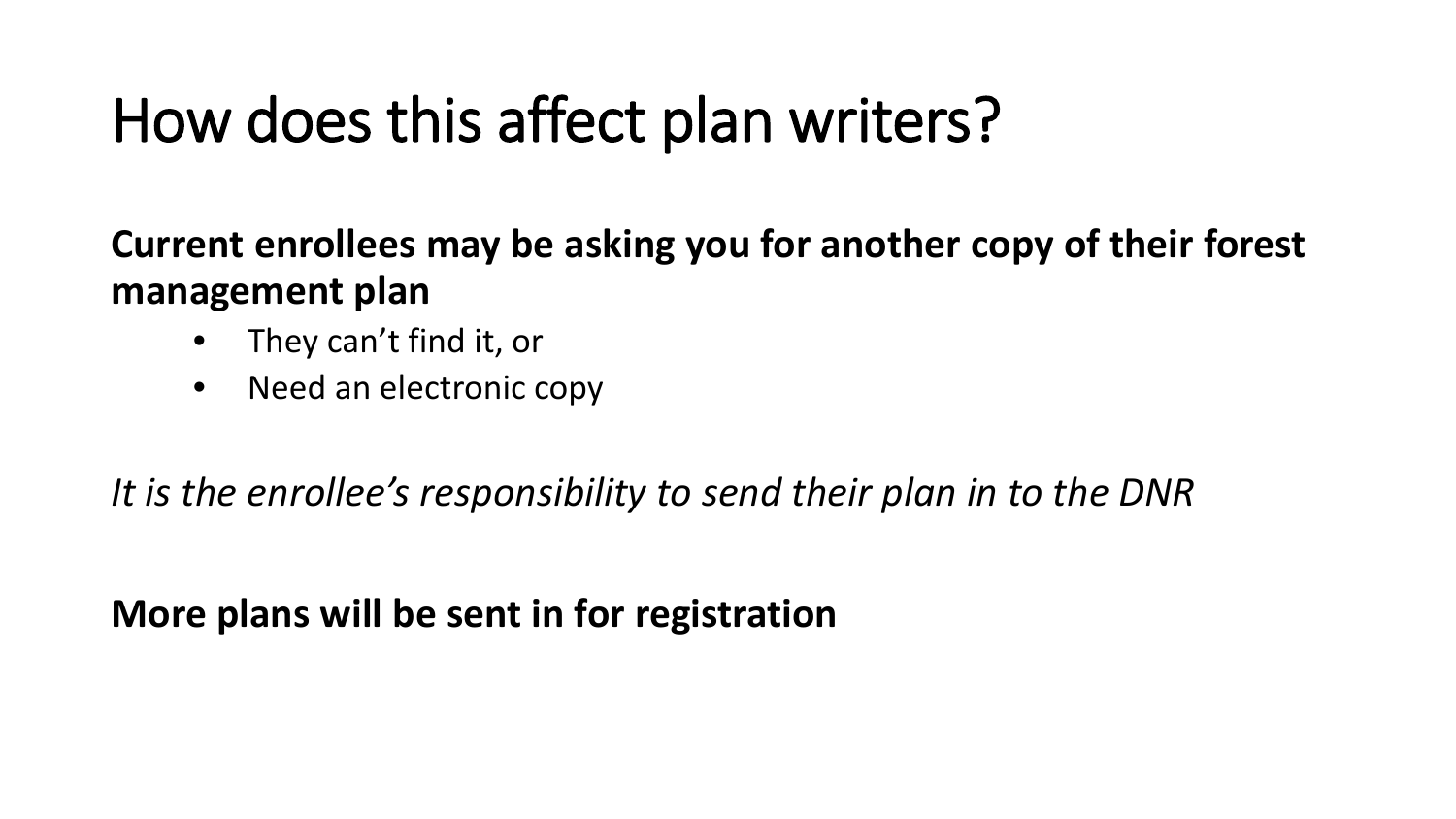### For more information visit our websites

#### **For information on applications, covenants, and payments:**

- Go to the Department of Revenue website at [www.revenue.mn.us](http://www.revenue.mn.us/), and type SFIA into the Search box
- Email [proptax.SFIA@state.mn.us](mailto:proptax.SFIA@state.mn.us) with questions

#### **For information on land eligibility, forest management plans, and easements:**

- Go to the DNR website at www[.mndnr.gov.](http://www.mndnr.gov/) Type SFIA into the Search box
- Email [sfia.dnr@state.mn.us](mailto:sfia.dnr@state.mn.us) with questions